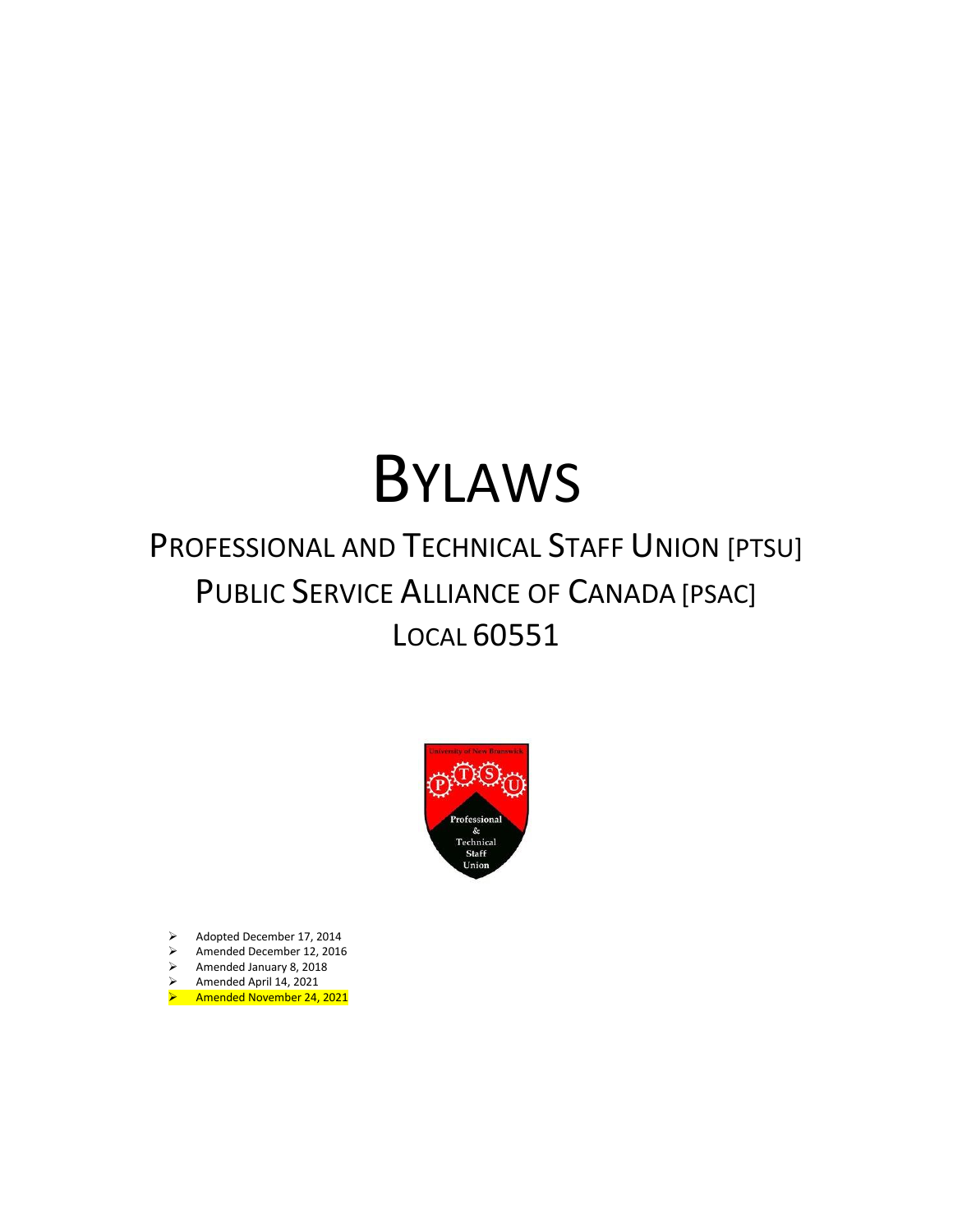# **Table of Contents**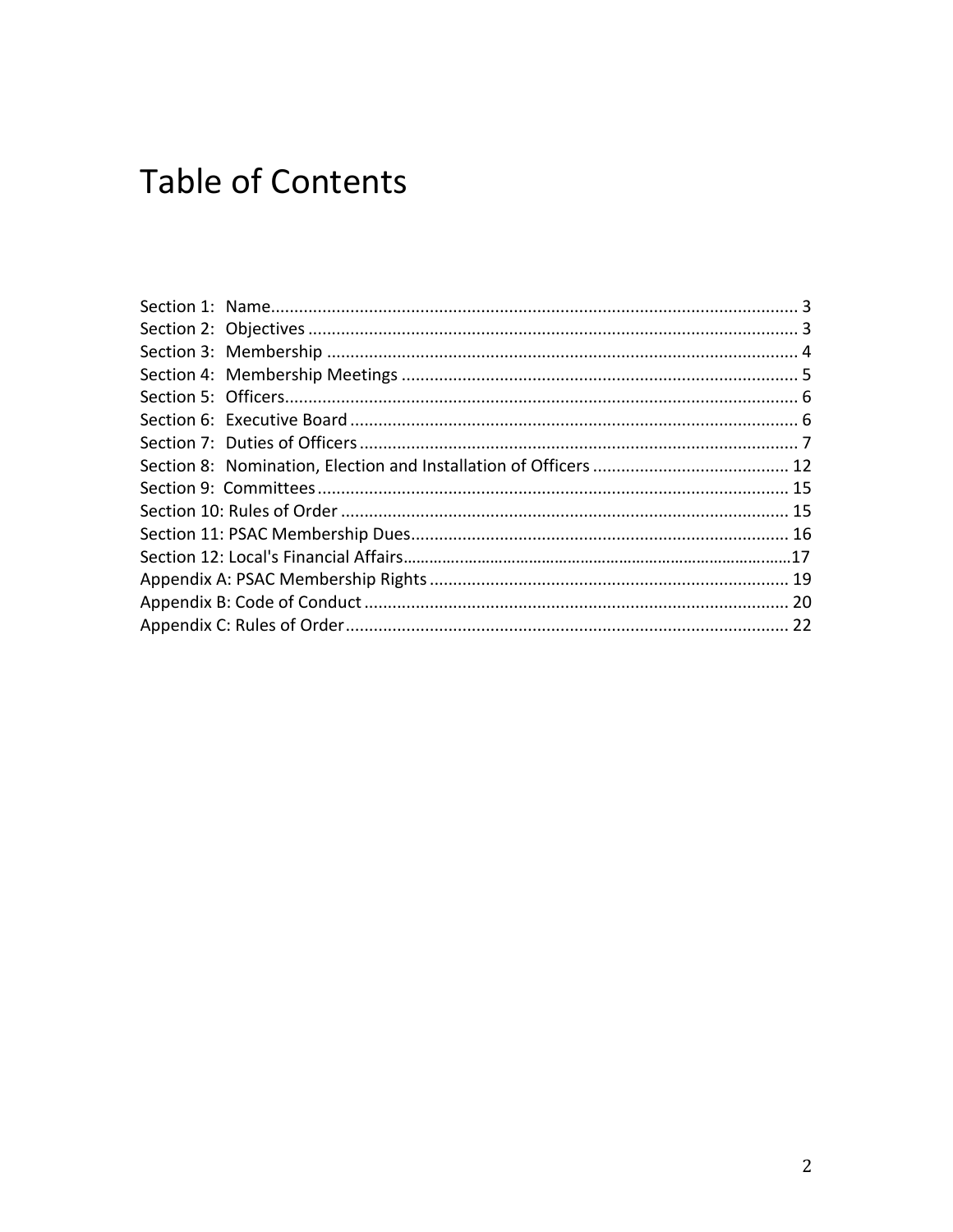### <span id="page-2-0"></span>Section 1: Name

The name of this Union shall be the Professional and Technical Staff Union (PTSU), Public Service Alliance of Canada (PSAC) Local 60551.

The following Bylaws are adopted by Local 60551 pursuant to the Constitutions and Regulations of the Public Service Alliance of Canada (hereafter referred to as the PSAC Constitution). Local 60551 shall unconditionally subscribe to and accept as its governing documents the PSAC Constitution, as amended from time to time, including the applications and interpretations thereof, to all of which these Bylaws are always subordinate.

### <span id="page-2-1"></span>Section 2: Objectives

The objectives of Local 60551 are to:

- (a) Secure the best possible pay, benefits, working conditions, and job security for its members;
- (b) Provide an opportunity for its members to influence and shape their future through free democratic trade unionism;
- (c) Encourage the settlement by negotiation and mediation of all the disputes between the members and their employers;
- (d) Eliminate harassment and discrimination of any sort or on any basis for the equality of treatment regardless of class, race, color, nationality, age, sex/gender, language, sexual orientation, place of origin, ancestry, religious beliefs, or mental and physical disability; and the active opposition of discrimination of same wherever it occurs or appears;
- (e) Establish strong working relationships with those we serve and the communities in which we work and live.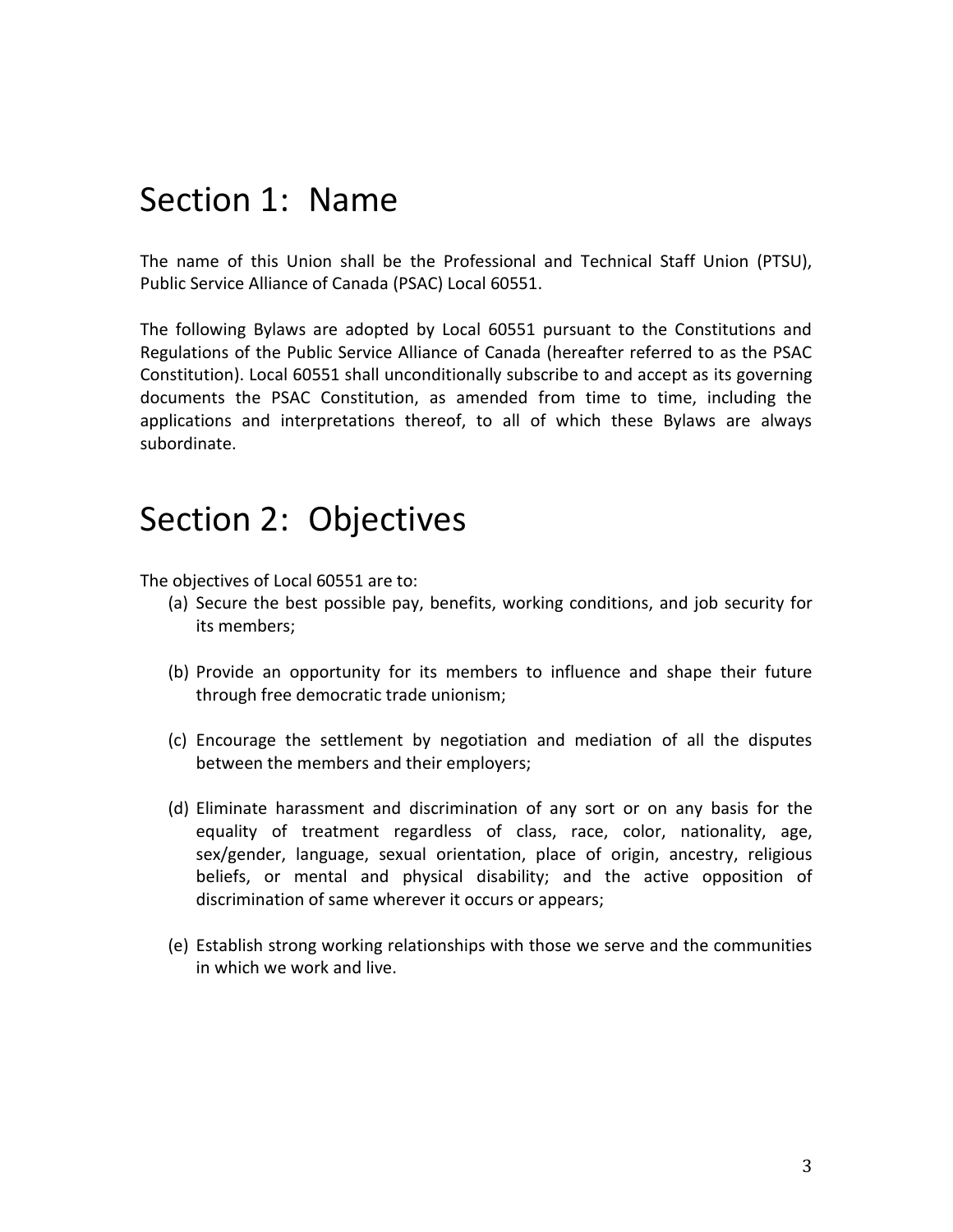# <span id="page-3-0"></span>Section 3: Membership

#### (a) Membership

All individuals employed within the jurisdiction of this Local are automatically included in the unit and can apply for membership in good standing in Local 60551 by signing a PSAC application for membership.

A member must not hold office in another union, organization, or group that is in active competition with the PSAC**.**

#### (b) Continuation of Membership

Once signed, a member continues as a member in good standing while employed within the jurisdiction of the Local Union unless the member loses good standing under the provisions of the PSAC Constitution.

Members in good standing are defined as follows:

- I. Dues-paying members who have signed a PSAC Application for Membership Form, whose membership is not currently suspended by the PSAC, and whose dues are kept current and paid no later than the month in which they become due;
- II. For the duration of tenure of their office, dues-paying members elected to a full-time position in the PSAC, a Component or a Directly Chartered Local (DCL) who are laid off or dismissed by the employer for action undertaken on behalf of the membership subject to Sections 4 and 25 of the PSAC Constitution, and whose dues are kept current and paid no later than the month in which they become due;
- III. Dues-paying members who are employed by the Canadian Labour Congress (CLC), chartered Federations of Labour or Labour Councils, whose dues are kept current and paid no later than the month in which they become due;

#### (c) Member Obligations

I. Members are obligated to abide by the PSAC Constitution and these bylaws, as amended from time to time.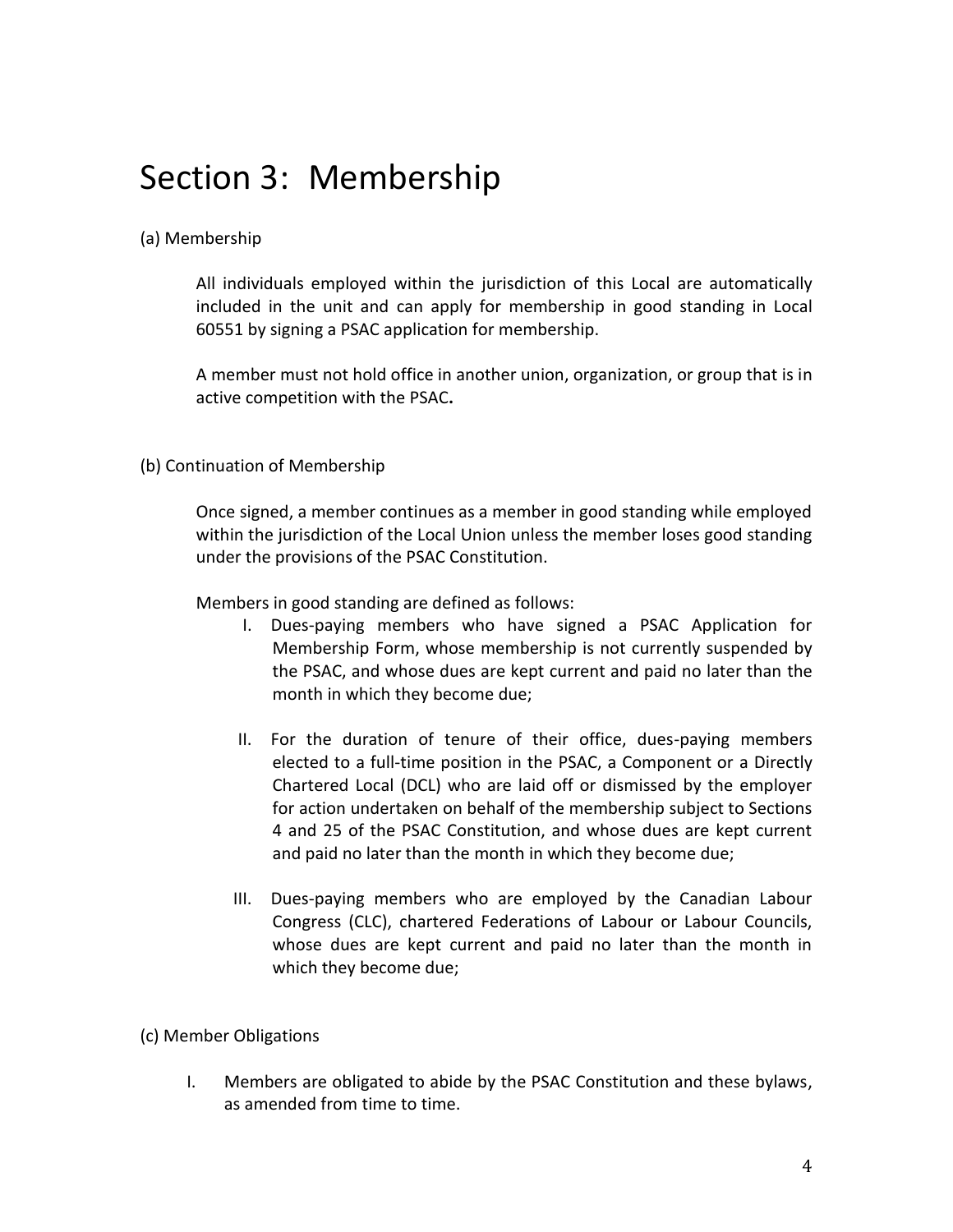- II. Members will provide the Secretary with their current address, home telephone contact number and, where available, an e-mail address. The member will advise the Secretary of any changes to their contact information. This information will be protected and used only to communicate with members. Such communication will take the form of mail, e-mail or telephone town halls.
- III. In the case of a telephone town hall, the telephone number may be shared with a service provider under contract to the Local Union to provide the technical equipment to support such a virtual meeting.
- IV. Upon request, the Local Union will share the telephone contact information with PSAC National or PSAC Atlantic. The purpose of sharing this telephone contact information is so that the National Union or Provincial Division can conduct a telephone town hall with members on important matters.

### <span id="page-4-0"></span>Section 4: Membership Meetings

(a) Special Membership Meetings

Special membership meetings of Local 60551 may be required from time-totime, and shall be called by the Executive Board or may be requested in writing by no fewer than 50 members. The President shall immediately advise members when a special meeting is called and ensure all members receive at least twentyfour (24) hours' notice of the special meeting and the subject(s) to be discussed. No business shall be transacted at the special meeting other than that for which the meeting is called and notice given.

(b) Quorum

The minimum number of members required to be in attendance across both campuses for the transaction of business at any regular or special membership meeting shall be 5% of members, plus a minimum of two (2) members of the Executive Board.

(c) Annual General Membership Meeting

The Local Union shall hold an Annual General Membership Meeting prior to the end of each fiscal year (January to December) of the Local Union, for the purposes of: receiving annual reports from the Executive Officers of the Local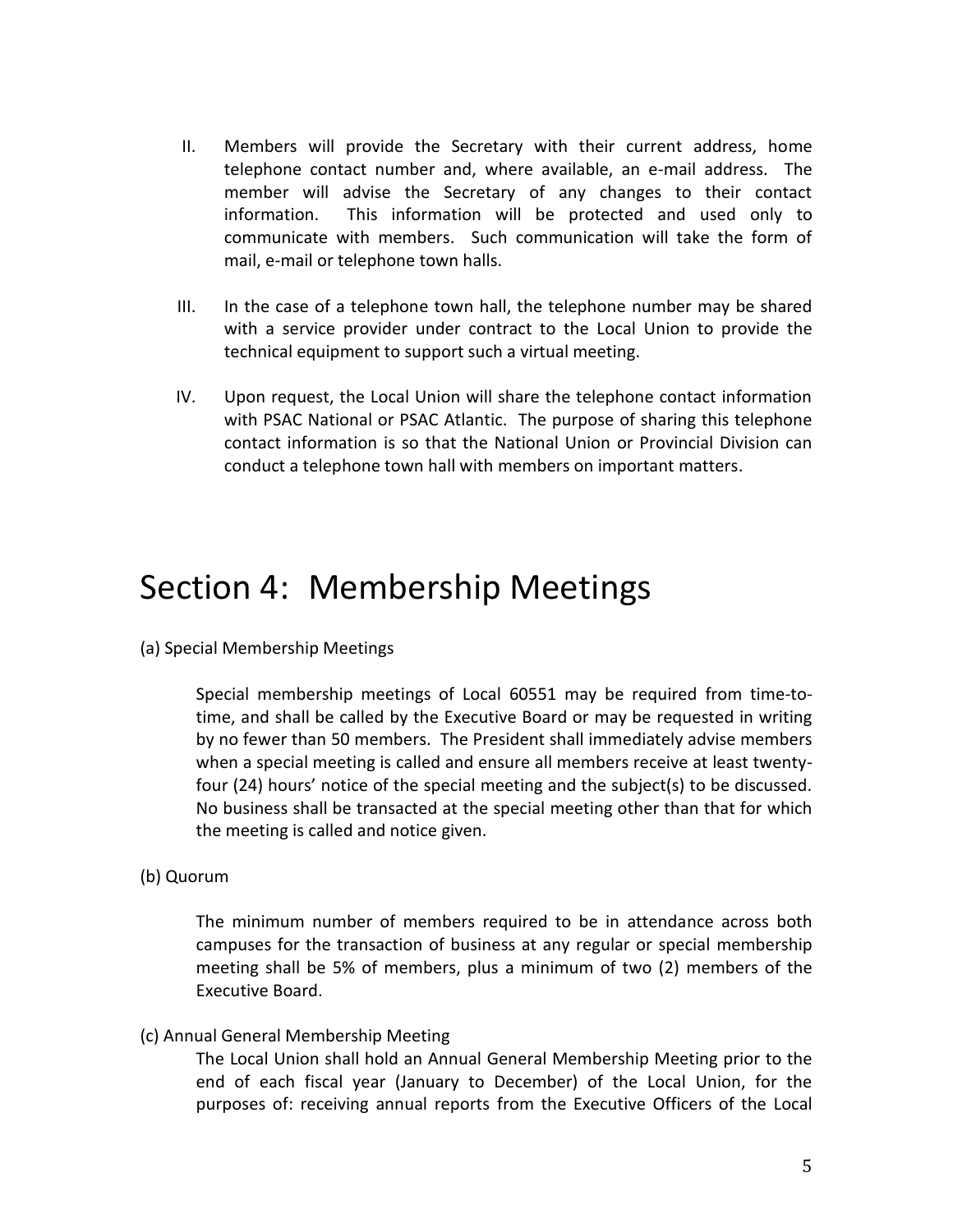and the Committees of the Local Union, the election of Executive Officers and other Officers of the Local, the consideration of such business as may be required by these By-laws or by the PSAC Constitution, and such other business as the Local may wish to conduct. The Annual General Membership Meeting shall be held on not less than thirty (30) work days notice to the membership of the date, time and location of such a meeting. The Annual General Membership Meeting shall be held not earlier than ten (10) and not later than thirteen (13) months following the date of the last Annual General Membership meeting that was held.

### <span id="page-5-0"></span>Section 5: Officers

- (a) The Officers of Local 60551 shall be the President, Vice President (Saint John), Vice President (Fredericton), Chief Grievance Officer (Saint John), Chief Grievance Officer (Fredericton), Secretary and Treasurer.
- (b) All Officers must be members in good standing who shall be elected and hold office in accordance with the provisions of Section 8 of the By-Laws.
- (c) The Vice-President (Saint John) shall be a member working out of the Saint John campus and have special responsibility to promote the interests of members working out of the Saint John campus.

### <span id="page-5-1"></span>Section 6: Executive Board

- (a) The Executive Board of Local 60551 shall consist of all current Officers of Local 60551, the immediate Past President, and Member Services/Professional Officer(s). The Past President and Member Services/Professional Officer(s) sit as non-voting members of the Executive Board.
- (b) The Executive Board shall meet at least four (4) times per calendar year.
- (c) A majority of the Executive Board constitutes a quorum.
- (d) The Executive Board shall do the work delegated to it by the Local Union and shall be held responsible for the proper and effective functioning of all committees.
- (e) Should any Executive Board member fail to answer the roll call for three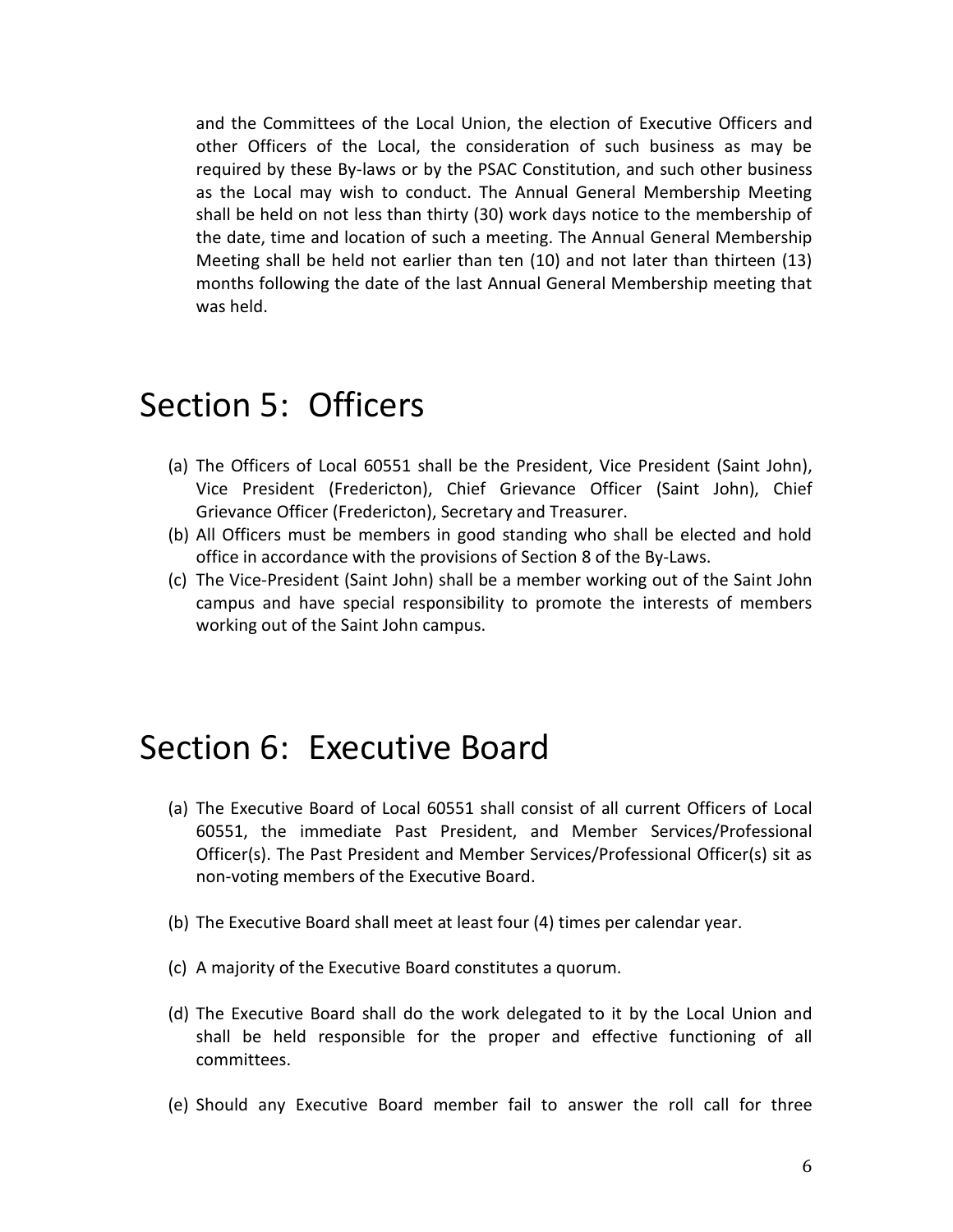consecutive membership meetings or three consecutive regular Executive Board meetings without having submitted good reasons, their office shall be declared vacant and shall be filled by an election at the following membership meeting.

- (f) A member of the Executive Board must maintain membership in good standing for the duration of their term of office.
- (g) The Executive Board shall make appointments of Shop Stewards as necessary, pursuant only after a member's successful completion of the PSAC Grievance Handling Workshop.
- (h) The President shall become a Past President following his/her last term of office as President. If the Immediate Past President is still a member in good standing, they shall be a member of the Executive Board in accordance with Section 6 (a) of the By-Laws.
- (i) The Executive Board shall have the power to fill any office on the Executive Board, as an interim appointment, should it become vacant and the appointee shall hold the office until they can be duly replaced pursuant to Section 8 of the By-Laws.

# <span id="page-6-0"></span>Section 7: Duties of Officers

Each Officer of Local 60551 is encouraged to participate in PSAC educational courses to enhance their leadership skills and expand their knowledge and expertise.

All Officers must give all properties, assets, funds and all records of the Local Union to their successors at the end of their term of Office.

#### (a) **President**

The President shall:

- i.Uphold the PSAC Constitution, these Local Union bylaws and the PSAC Membership Rights (as outlined in Appendix A).
- ii.Interpret these bylaws as required.
- iii.Preside at all membership and Executive Board meetings and preserve order.
- iv.Decide all points of order and procedure (subject always to appeal to the membership).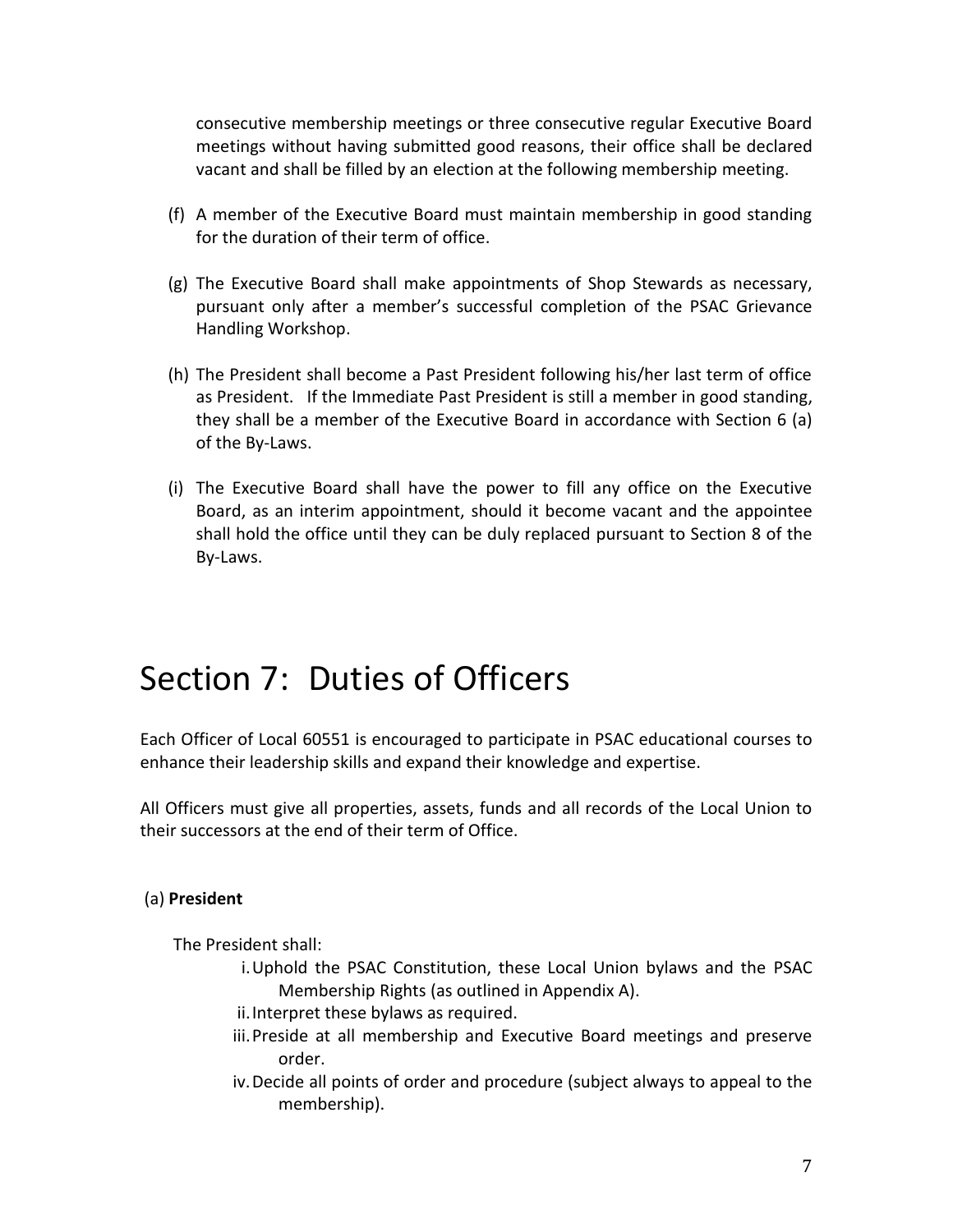- v.The President shall not normally vote, but in the case of a tie, shall cast the deciding vote.
- vi.Ensure that all Officers perform their assigned duties.
- vii.Fill committee vacancies where elections are not provided for.
- viii.Sign all cheques with one (1) other designated Executive Board member signatory, and ensure that the Local Union's funds are used only as authorized or directed by the PSAC Constitution, Local Union By-Laws, or vote of the membership.
- ix.Be allowed to reimburse any Officers/Members for expenses incurred on behalf of the Local Union. Expense claims must be listed on a proper form outlining the expense, the reason for the expense, and with supporting receipt(s) attached.
- x.Officially submit written financial report(s) and/or statement(s) to the PSAC Regional Executive Vice-President as per Section 11, Sub-Section (8) of the PSAC Constitution.
- xi.Have first preference as a delegate to the PSAC National and Atlantic Triennial Convention(s).

#### (b) **Vice-President (Saint John)**

The Vice-President (Saint John) shall:

- i. In the absence or inability of the President to act or if the office of President is vacant and the Vice-President (Fredericton) should delegate this responsibility, exercise the powers and perform all duties of the President.
- ii. In the absence or inability to act of both the President and Vice-President (Fredericton) or if the offices of President and Vice-President (Fredericton) are both vacant, exercise the powers and perform all duties of the President.
- iii. In the absence or inability to act of the Vice-President (Fredericton) or if the office of Vice-President (Fredericton) is vacant, exercise the powers and perform all duties of the Vice-President (Fredericton).
- iv. Render assistance to any member of the Executive as directed by the Executive Board.

#### (c) **Vice-President (Fredericton)**

The Vice-President (Fredericton) shall:

- i. In the absence or inability of the President to act or if the office of President is vacant, exercise the powers and perform all duties of the President or may delegate this responsibility to the Vice-President (Saint John).
- ii. In the absence or inability to act of the Vice-President (Saint John) or if the office of Vice-President (Saint John) is vacant, exercise the powers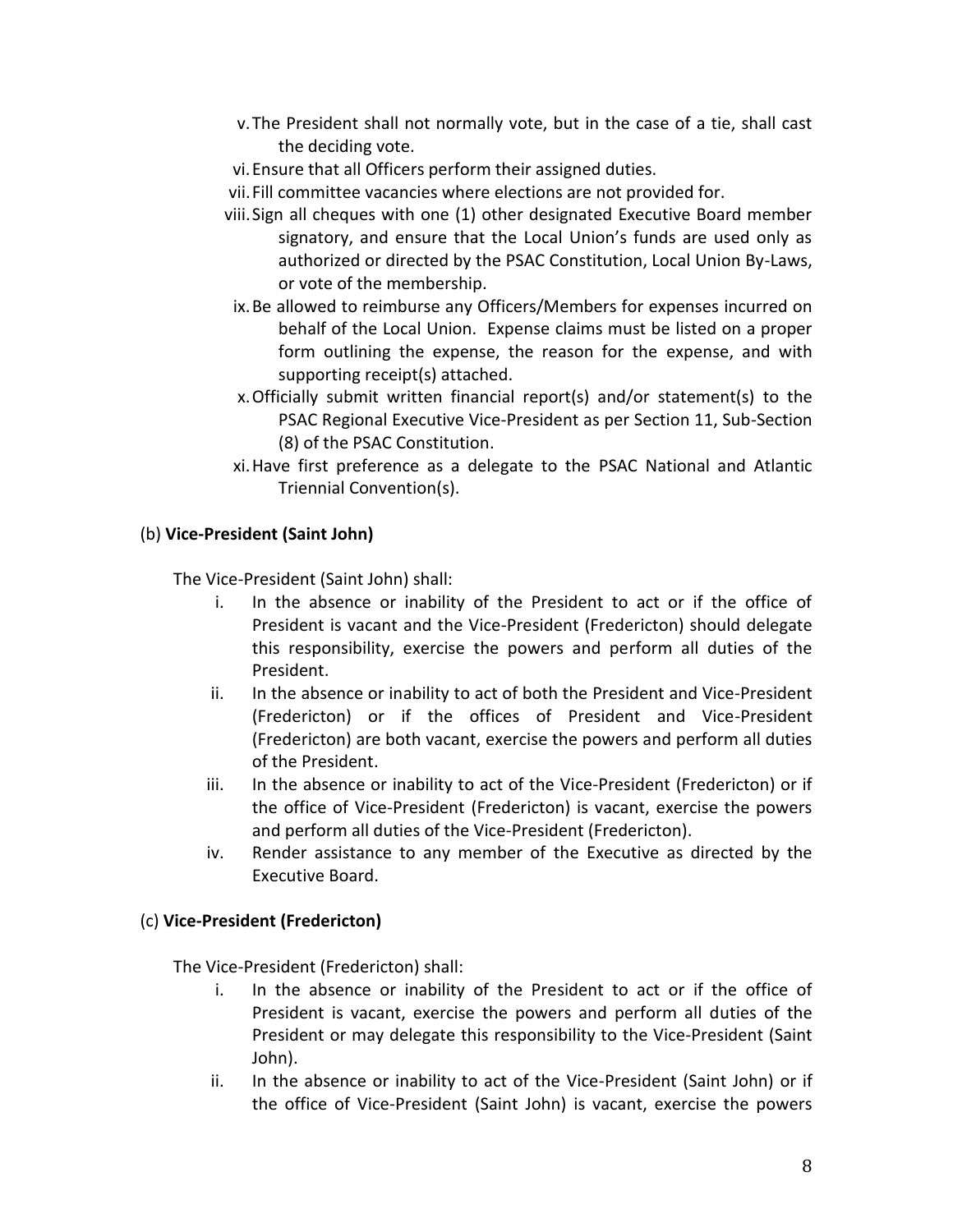and perform all duties of the Vice-President (Saint John).

iii. Other duties as assigned by the President or the Executive Board.

#### (d) **Chief Grievance Officers (Fredericton/ Saint John)**

The Chief Grievance Officer shall:

- i. Receive copies of all grievances.
- ii. Oversee the handling of all local grievances.
- iii. The Chief Grievance Officer shall Chair the Grievance Committee.
- iv. Prepare a report on the status of all grievances to be submitted to the Executive Board, the National Representative, and a general overview report to membership meeting(s).
- v. When a grievance is not settled in the initial steps provided for in the collective agreement, will coordinate with the PSAC to decide whether or not the grievance should proceed to arbitration.
- vi. If the decision is to not proceed, the grievor(s) may appeal the decision pursuant to Section 7, Sub-Section (5) of the PSAC Constitution.

#### (e) **Secretary**

The Secretary shall:

- i. Keep full, accurate, and impartial account of the proceedings of all regular or special membership and Executive Board meetings. These records must also include a copy of the full financial report (Executive Board meetings) and the written financial report (membership meetings) presented by the Secretary-Treasurer.
- ii. Record all amendments and/or additions in the bylaws.
- iii. Answer correspondence and fulfill other administrative duties as directed by the Executive Board.
- iv. Keep a record of all correspondence received and sent out.
- v. Prepare and distribute notices to members.
- vi. Have all records ready on reasonable notice in accordance with generally accepted accounting principles (GAAP).
- vii. Preside over membership and Executive Board meetings in the absence of both the President and Vice-Presidents.

#### (f) **Treasurer**

The Treasurer shall:

i. Receive all revenue, initiation fees, dues, and assessments, keeping a record of each member's payments, and deposit promptly all money with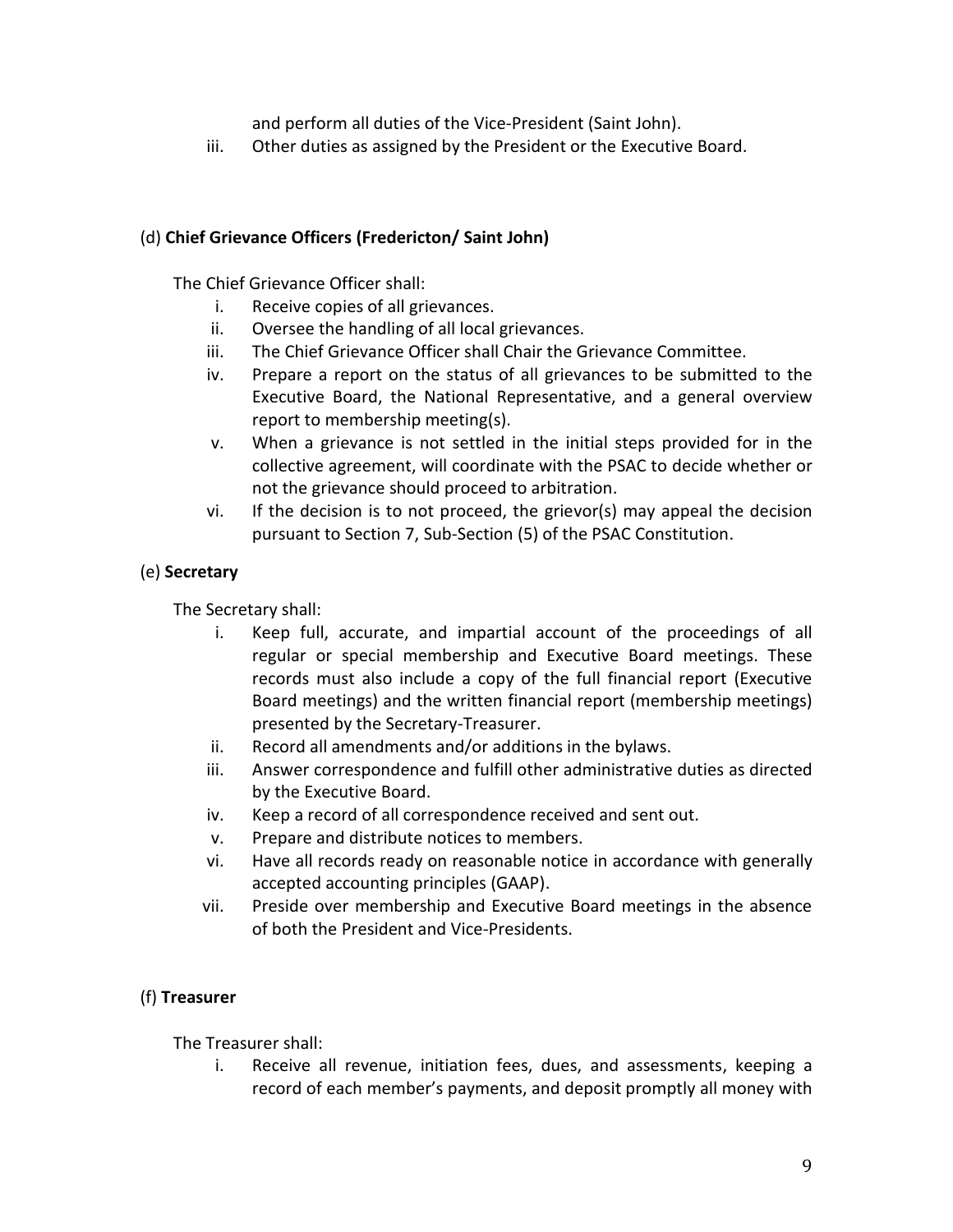a bank or credit union.

- ii. Sign all cheques with one other designated Executive Board member signatory, and ensure the Local Union's funds are used only as authorized or directed by the PSAC Constitution, Local Union bylaws, or vote of the membership. In consultation with the Executive Board, designate a signing officer during prolonged absences.
- iii. Be responsible for maintaining, organizing, safeguarding and keeping on file all supporting documents, authorizations, invoices and/or expense claims for every disbursement made, receipts for all money sent to PSAC National, as well as records and supporting documents for all income received by the Local Union.
- iv. Record all financial transactions in a manner acceptable to the Executive Board and in accordance with generally accepted accounting principles (GAAP).
- v. Make a full financial report to meetings of the Local Union's Executive Board.
- vi. Make a written financial report(s) to each regular membership meeting, detailing all income and expenditures for the period.
- vii. Make a written financial report(s) at each Annual General Meeting, including reports required by the PSAC Constitution.
- viii. Pay no money unless supported by a cheque requisition or expense form or request for payment duly signed by the President and one other member of the Executive Board as determined by the Executive Board. Make all books available for inspection by the trustees and/or auditors on reasonable notice. Ensure that the books are audited at least once each calendar year and within a reasonable time, respond in writing to any recommendations and concerns raised.

#### (g) **Member Services/Professional Officer(s)\***

The Member Services/Professional Officer(s) shall:

- i. Assist the Executive and committees as appropriate and necessary.
- ii. Communicate with and offer a full slate of Member support services to the membership.
- iii. Serve as a non-voting member of the Executive Board.
- iv. Provide support to the Chief Grievance Officer, Shop Steward(s) and Grievance Committee. (Case management, grievance hearing[s], arbitration[s], and research).
- v. Assist the Secretary with administrative functions as and when necessary to maintain efficient operations of the Local.
- vi. Support the PTSU Negotiation Team in the collective bargaining process.
- vii. Promote good working relations with UNB administration and other UNB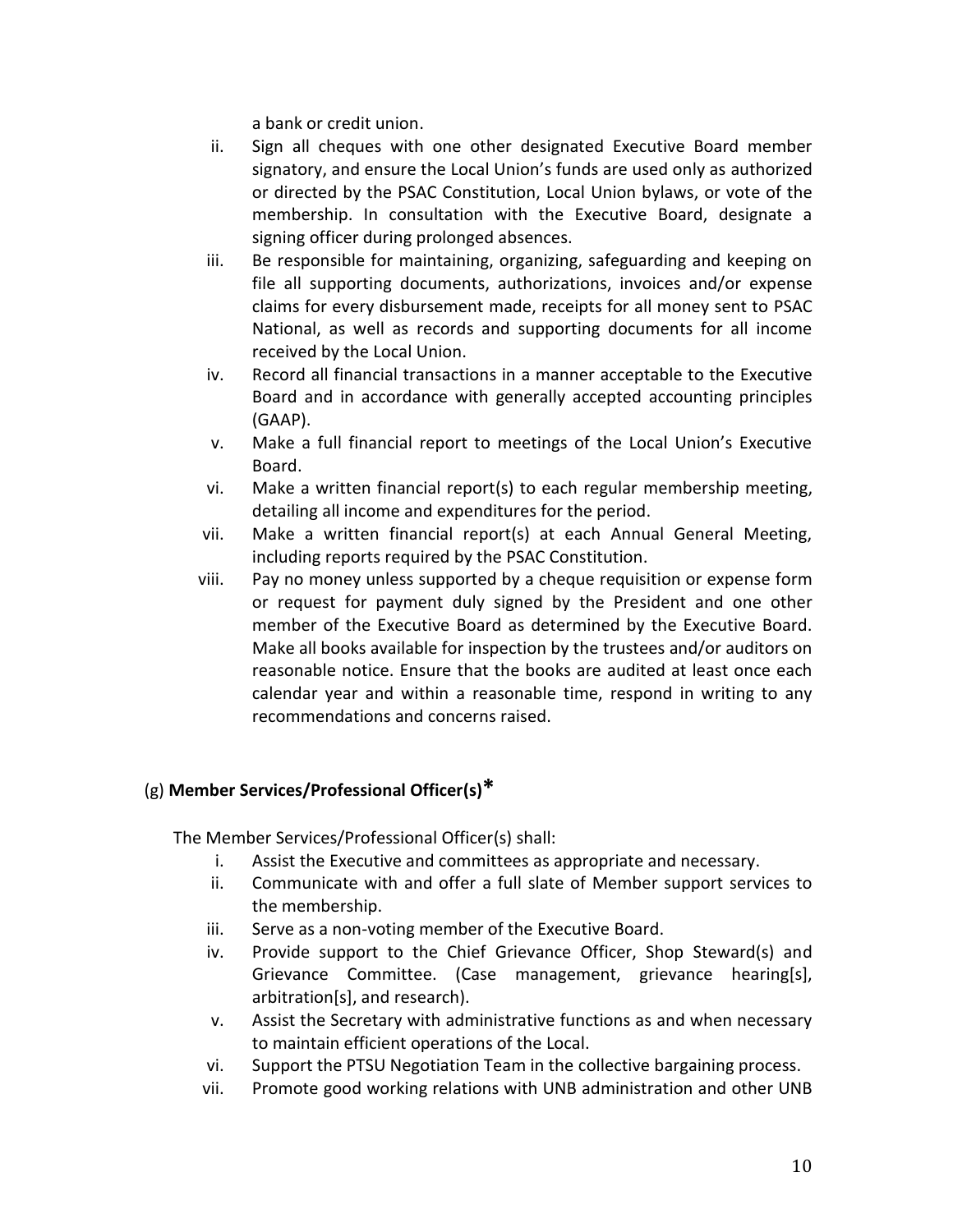employee groups. The Member Services/Professional Officer may have a role in relations with other local, provincial or national committees, associations, congresses, etc., that are of benefit to the Local.

**\***If the Executive Board decides to remunerate this position, remuneration for this position shall be commensurate with the duties and responsibilities of the role, as well as based on qualifications of the incumbent and consideration of dues remittance schedules with The PSAC. Otherwise, the position will be carried out on an 'honorary' basis. This position may be job-shared.

#### (h) **Committee Chairs**

The Committee Chairs shall:

- I. Preside over and maintain order at meetings of committees formed by the Local Union pursuant to these By-laws;
- II. Liaise with the Executive and membership on matters relating to the committee and its work;
- III. Report to the Executive or membership on the status of the committee or its work;
- IV. Ensure that the committee operates in a fair and democratic manner, in accordance with union principles and principles of equity;
- V. Facilitate the work of the committee in such other matters as are necessary, appropriate and/or requested by the Executive or by majority of the members of the committee;
- VI. Prepare and present a written report at the Annual General Meeting.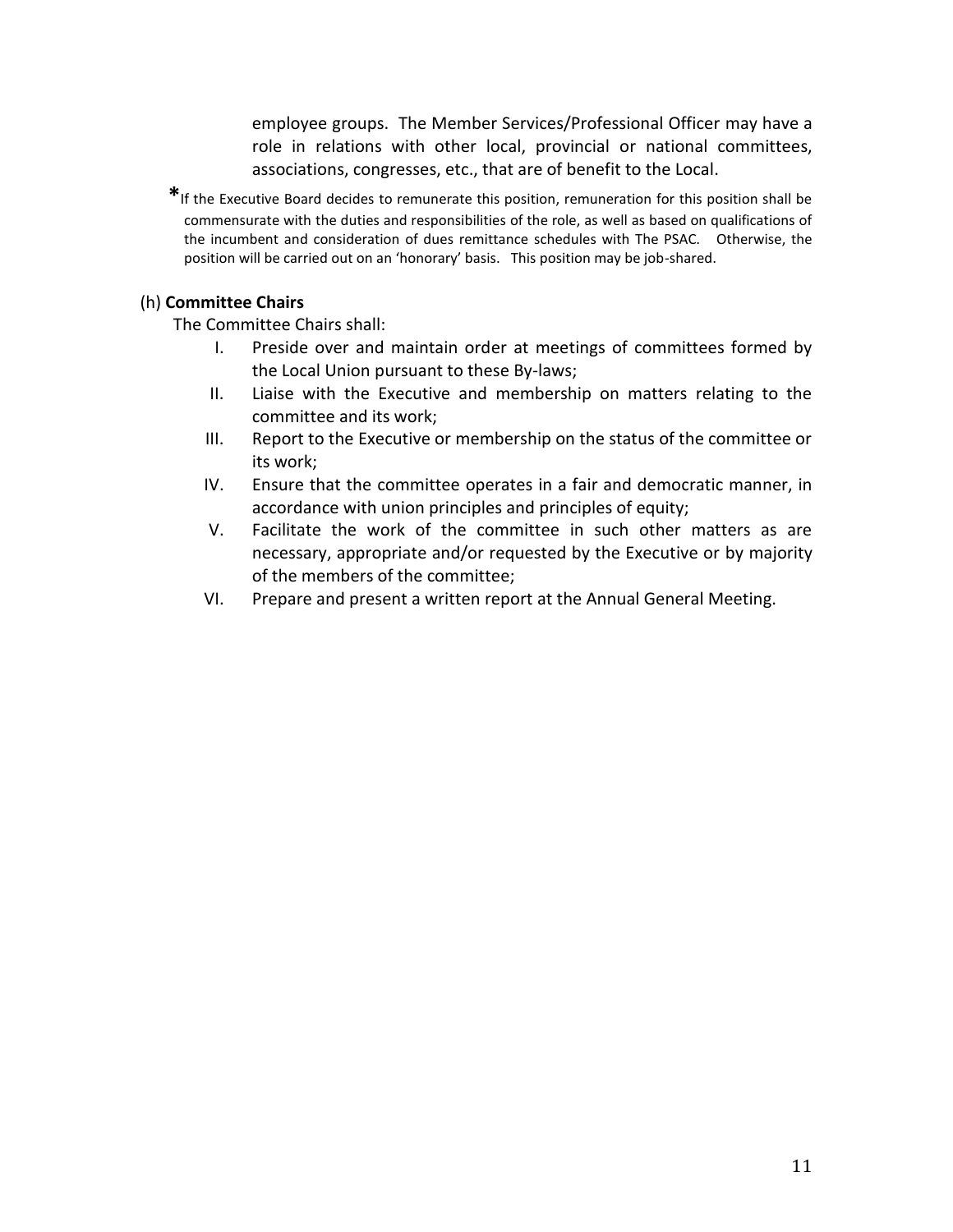# <span id="page-11-0"></span>Section 8: Nomination, Election and Installation of Officers

#### (a) Nominations

- I. A Nominating Committee will be struck by the Executive Board of the Local at least thirty (30) days prior to the Annual General Meeting. It shall consist of three (3) members in good standing: two (2) from the Fredericton campus and one (1) from the Saint John campus.
- II. The Nominating Committee shall seek out interested members in good standing for any vacant Executive Board positions that will be up for election at the Annual General Meeting.
- III. The Chair of the Nominating Committee shall report out the names of those willing to stand for election at the Annual General Meeting.
- IV. Nominations may be received from the floor at the Annual General Meeting provided those members nominated allow their names to stand.
- V. To be eligible for nomination, the nominee must have been accepted into membership and be a member in good standing. The nominator and seconder must be members in good standing.
- VI. A member may accept nomination for a position while holding office in any position. If successful in the election, their resignation from their current position will take effect at that time.
- VII. No member will be eligible for nomination if they are in arrears of dues and/or assessments.

#### (b) Elections

I. If any election is not by acclamation, the President or the PSAC Atlantic Regional Representative will appoint an Elections Committee consisting of a Chief Returning Officer and assistant(s). The committee will include members of the Local Union in good standing who are neither Officers nor candidates for office. The Elections Committee shall have full responsibility for voting practices during an election and shall treat information submitted to it in connection with its responsibilities as confidential. The Atlantic Regional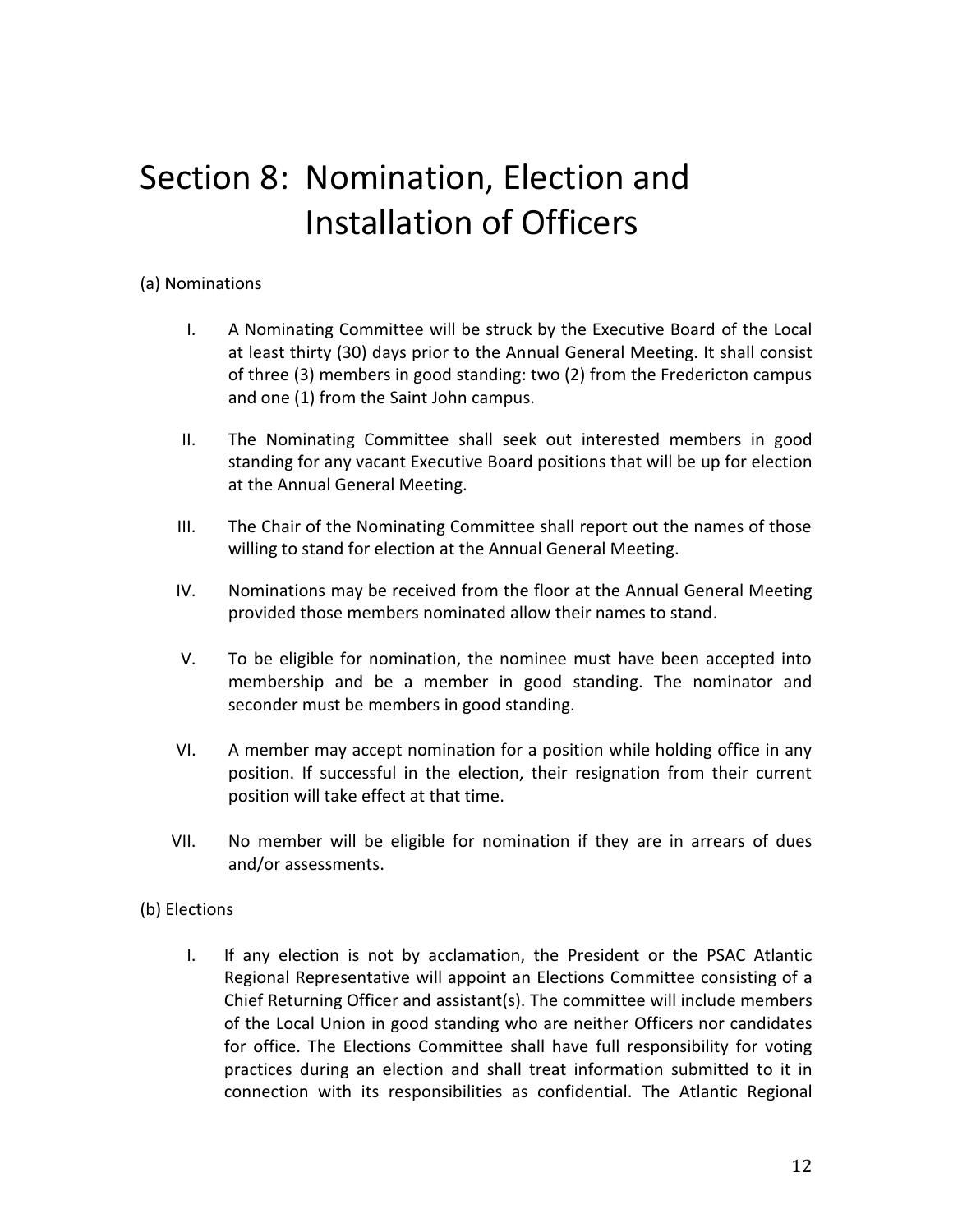Representative assigned to the Local Union shall serve as an advisor to the committee when requested by the Local Union.

- II. The Chief Returning Officer will be responsible for issuing, collecting, and counting ballots. The Chief Returning Officer must be fair and impartial and see that all arrangements are unquestionably democratic.
- III. The voting will be by secret ballot.
- IV. A majority of votes cast will be required before any candidate can be declared elected, and second and subsequent ballots will be taken if necessary to obtain a majority. On the second and subsequent ballots, the candidate receiving the lowest number of votes in the previous ballot will be dropped.
- V. In the event of a tie vote, the Chairperson shall immediately take a second ballot without recess or adjournment. If this results in a second tie vote, the Chairperson shall call a short recess before taking the third ballot. In the event the tie vote persists, subsequent ballots may be deferred to the next membership meeting by majority vote of the members attending the meeting.
- VI. Any member may request a recount of the votes for any election and a recount will be conducted if the request is supported, in a vote, by at least the number of members equal to the quorum for a membership meeting.
- VII. All election complaints by members will be submitted in writing to the Chief Returning Officer as soon as possible. However, in no circumstances will a complaint be deemed valid if it is filed later than seven days after the election. The Chief Returning Officer in conjunction with the Elections Committee will investigate the complaint and issue a ruling as soon as practical and report the ruling to the very next regular membership meeting.
- (c) Installation of Officers
	- I. All duly elected Officers shall be installed at the meeting at which elections are held and shall continue in office for three (3) years or until a successor has been elected and installed, provided, however, that no term of office shall be less than one year and no longer than three years.
	- II. The Oath of Office to be taken by the Officers is:
		- a. "I ........................................ having been elected an officer of the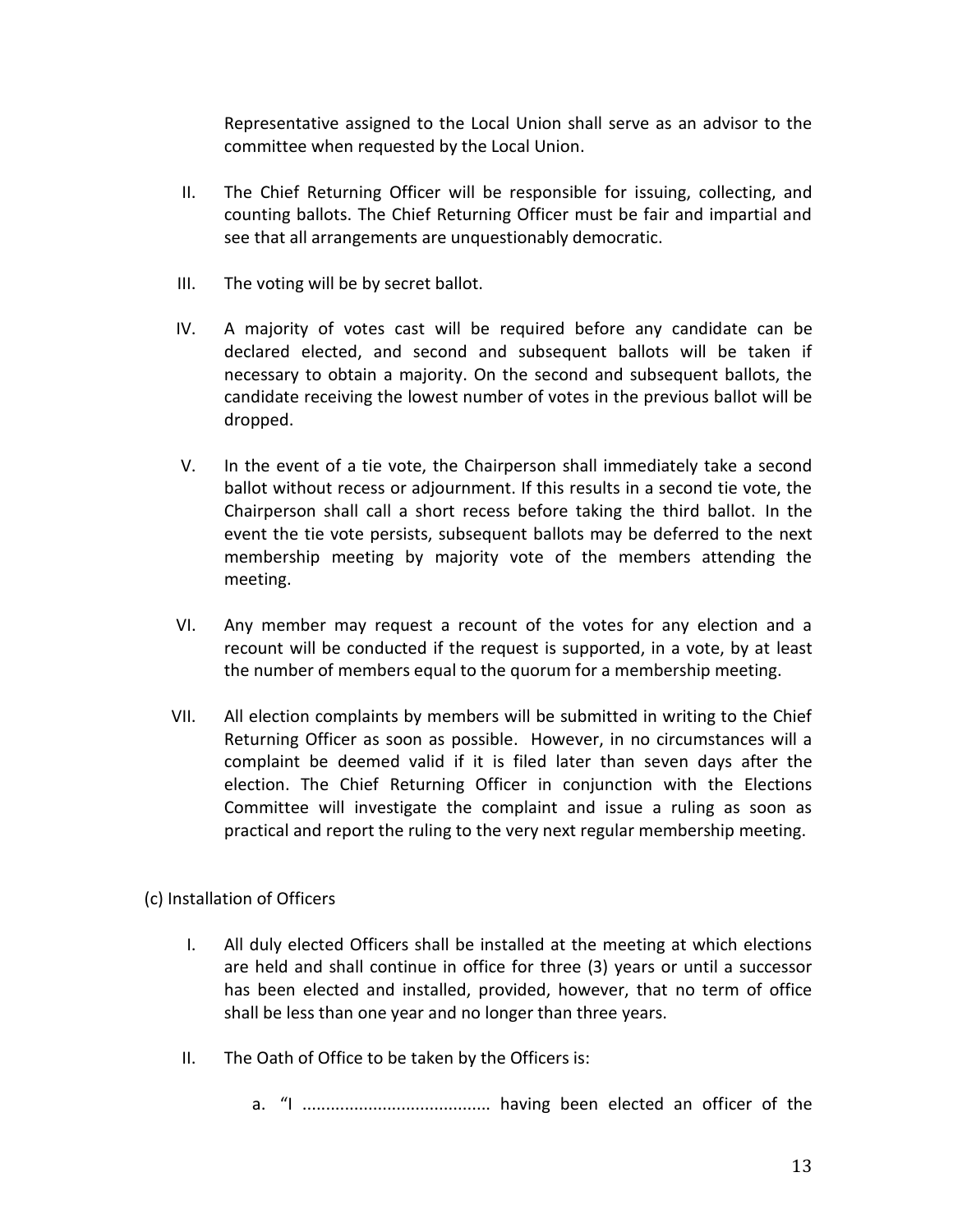PTSU-PSAC, solemnly declare that for my term of office, I shall fulfill the duties of such office, will maintain and uphold the dignity of the office and will always keep confidential all matters concerning the affairs of the organization that are brought to my attention."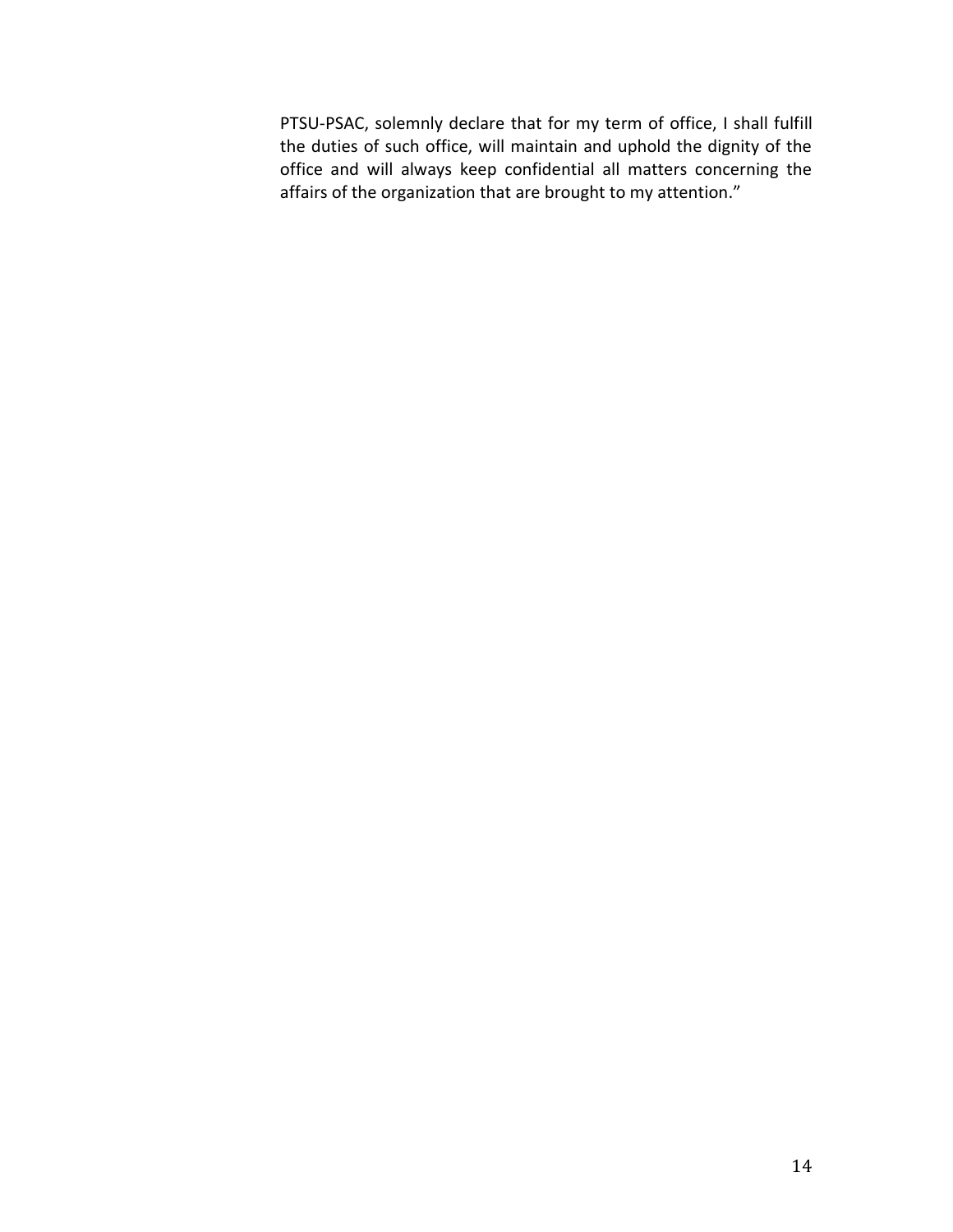(d) By-elections

Should an office fall vacant for any reason, the resulting by-election should be conducted as closely as possible in conformity with this section.

### <span id="page-14-0"></span>Section 9: Committees

(a) Bargaining

The Bargaining/Negotiating Committee shall be comprised of representative(s) from both the Fredericton and Saint John campuses. The PTSU President and one Vice President will serve, along with one (1) or more representative(s), as established by the PSAC Regional Executive Vice President (REVP) Atlantic, to be elected by the membership. Representation must be from both campuses.

- (b) Committees of the Local Union
	- I. The Local Union is empowered to create, by resolution or in accordance with the collective agreement, committees to carry on work concerning matters under the jurisdiction of the Local Union, when deemed by the Executive Board to be in the interest of the Local Union. Committees may pertain to matters including health and safety, grievances, education and training, nominations for local union elections, mobilization, human rights, political action or any other issue of serious concern to the membership.
	- II. All committees shall have a Chair who shall fulfill the duties set out in Section 7(h) of these By-laws.
	- III. All committees shall have the right to request that a report from their committee be placed on the agenda of a meeting held pursuant to these Bylaws.
	- IV. Shall confirm terms of reference of their committee, which shall be approved and retained by the Executive.

### <span id="page-14-1"></span>Section 10: Rules of Order

All meetings of the Local Union will be conducted in accordance with the basic principles of Canadian parliamentary procedure. Some of the more important rules to ensure free and fair debate are appended to these bylaws as Appendix C. These rules shall be considered as an integral part of the bylaws and may be amended only by the same procedure used to amend the bylaws.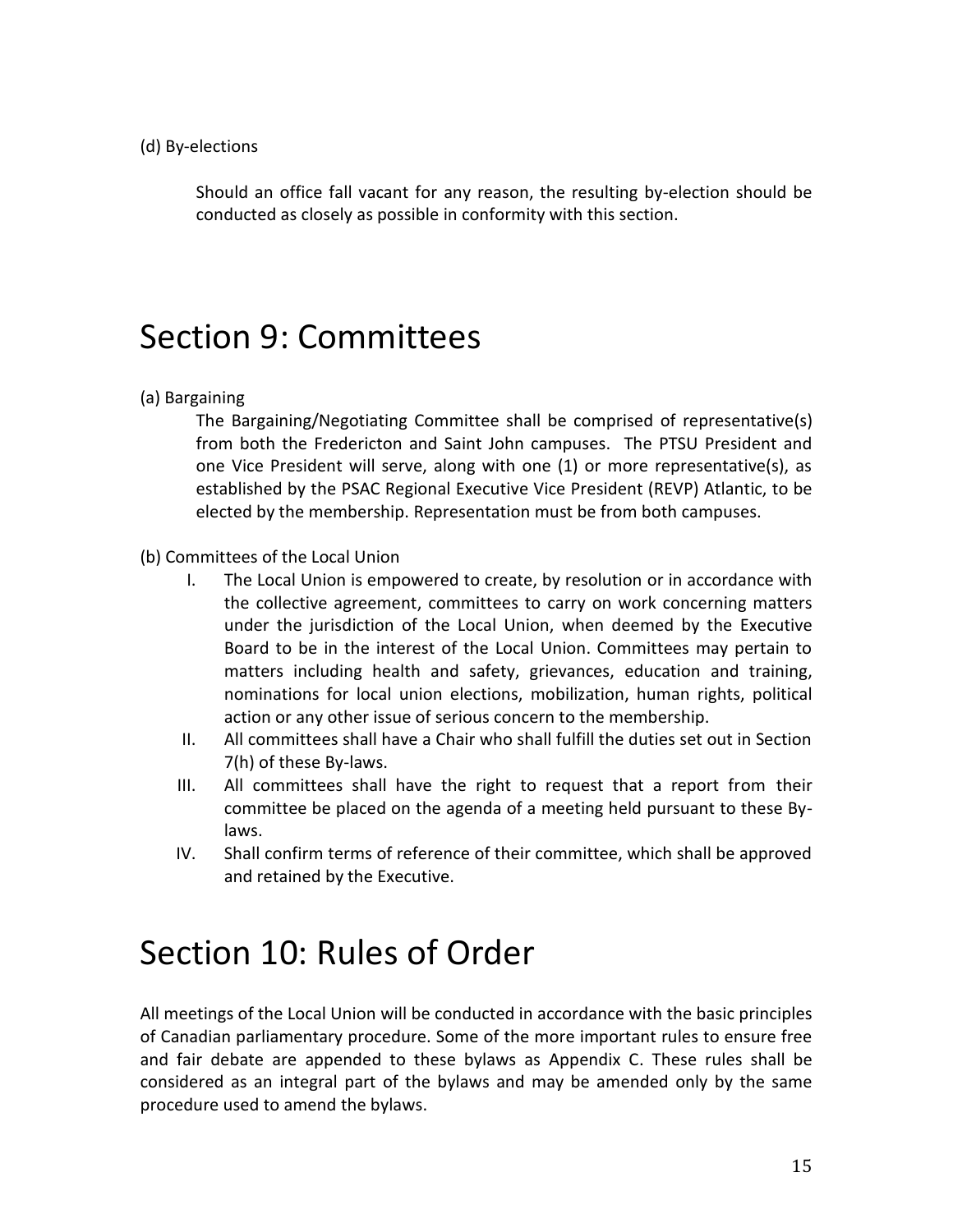# <span id="page-15-0"></span>Section 11: PSAC Membership Dues

- a. The dues payable to the PSAC by each member or employee in the Local Union's jurisdiction shall be not less than the amount determined by the most recent PSAC Triennial National Convention and shall be determined in accordance with Section 24 of the PSAC Constitution.
- b. All dues payable by members and employees within the Local Union's jurisdiction shall be paid by way of payroll deduction from the pay received by an individual.
- c. The amount of Union dues payable by a member of the Local Union shall include the amount referred to in Sub-Section 11 (a) of these By-laws and shall also include the Directly Chartered Local "DCL dues rate", which is an additional amount reflecting the per capita weighted average of the amount of union dues that are payable pursuant to Section 24(2) of the PSAC Constitution by all members of the PSAC who are members of Local Unions. Dues deducted and collected pursuant to the subsection of these By-laws shall be treated in accordance with the terms of any applicable Service Agreement that has been entered into between PSAC and a Directly Chartered Local.
- d. In addition to the amounts set out in Section 11(a) and 11(b) of these By-laws, the Local Union may require special assessments from time to time to be deducted for purposes of its own administration and the provision of special services to members/employee(s) within the Local Union's jurisdiction. In order to be entitled to require the deduction of and to receive such amounts of assessments as may be determined to be payable by members of the Local Union must obtain the authorization of the members under the Local Union's jurisdiction by a two-thirds majority vote of the membership in attendance at an Annual General Membership Meeting of the Local Union, or at a Special Meeting of the Local Union called for that purpose. Such assessment(s) will be collected by PSAC and shall thereafter be rebated to the Local Union.
- e. Should a Special Meeting of the Local Union be called to determine the amount of any assessment(s) established pursuant to sub-section 11(d) of these By-laws, the Special Meeting notice shall be fifteen (15) work days and clearly indicate that such a proposition will be voted upon at the meeting.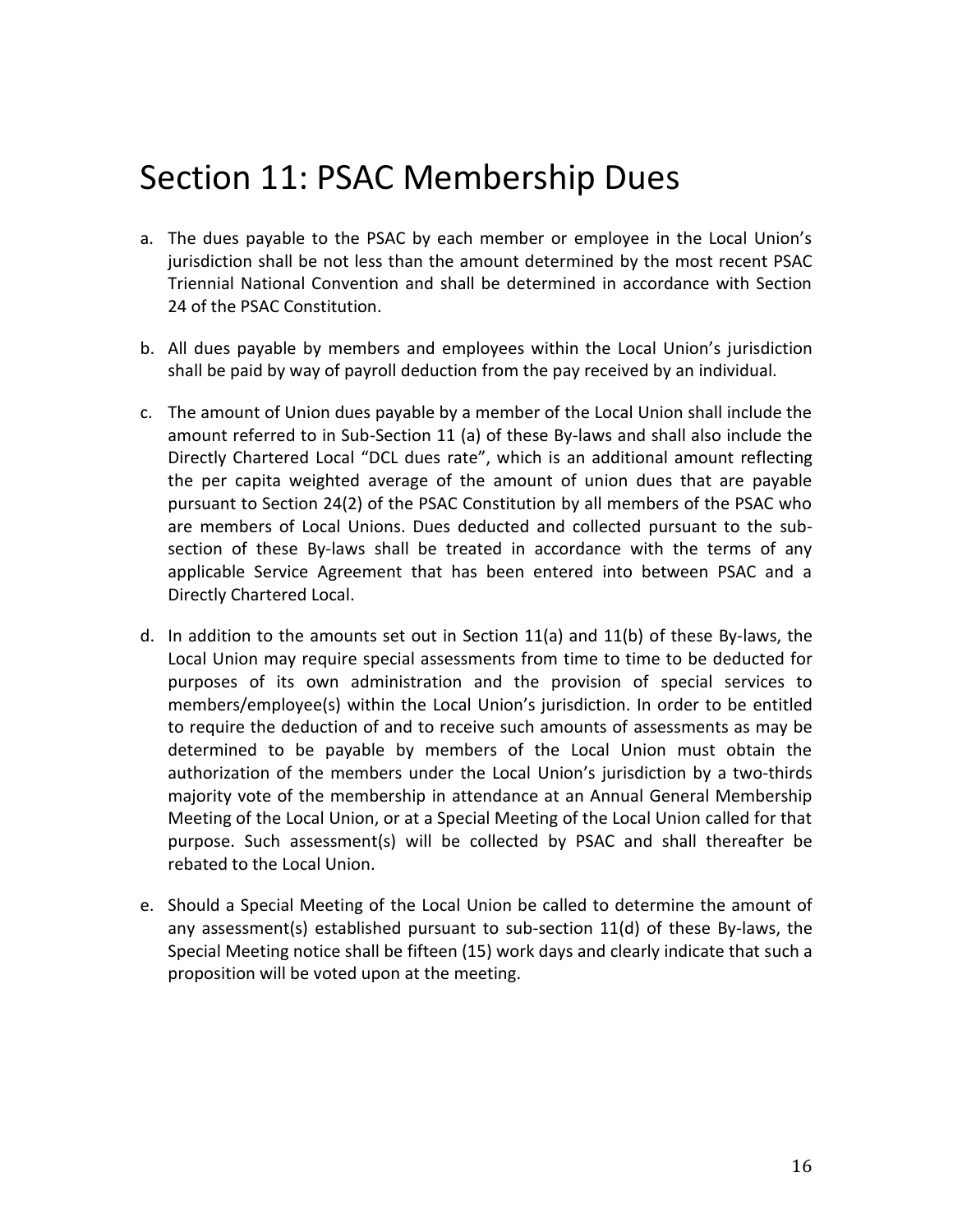# Section 12: Local's Financial Affairs

12.1 The fiscal year of the Professional and Technical Staff Union (PTSU), PSAC Local 60551, shall be January  $1^{st}$  through December 31st annually.

12.2 The PTSU Treasurer is empowered to hold money and property and to acquire such accounts with financial institution(s) as are necessary for the proper administration of the Local's financial affairs.

12.3 The Executive Board Members vested with signing authority for the Local are the President, Vice President(s), Secretary or Treasurer. Any two (2) of these signatures are required for the issuance of cheques/reimbursements, or the execution of financial documents: Provided the cheque or financial document is NOT pertaining to either of the signatories to it.

#### 12.4 **Audit**

12.4.1 The Executive Board shall oversee the annual audit of the financial records and statements of PTSU, PSAC Local 60551.

12.4.2 The Executive Board shall appoint an ad-hoc Audit Committee on an annual basis, which shall:

12.4.2.1 Be comprised of the Treasurer and two (2) Members in Good Standing who are not Members of the Executive Board; *and*

12.4.2.2 Prepare an Audit Report to be remitted to the PSAC Regional Executive Vice President (REVP) Atlantic, or designate, at the end of each fiscal year, or upon request.

12.4.2.3 By March  $31<sup>st</sup>$  of each year, prepare for the PSAC National President:

> a. an annual detailed statement of receipts and expenditures; *and*

b. a balance sheet showing Assets, Liabilities and Equities

- **12.5 PTSU Local Strike Fund**: A Professional and Technical Staff Union (PTSU) Local Strike Fund shall be established and maintained at the dues deduction rate of \$1./Member/month. It shall be the fiduciary duty of the President and the full PTSU Executive Board to ensure such Fund:
	- i. Is managed to the highest standards of responsibility and in the best interests of the Local's Membership; *and*
	- ii. Is used fairly and equitably for Members in Good Standing, according to an approved Terms of Reference, only for the purpose of the Local's 'topping up' of strike pay, in addition to any Public Service Alliance of Canada (PSAC) National Strike Fund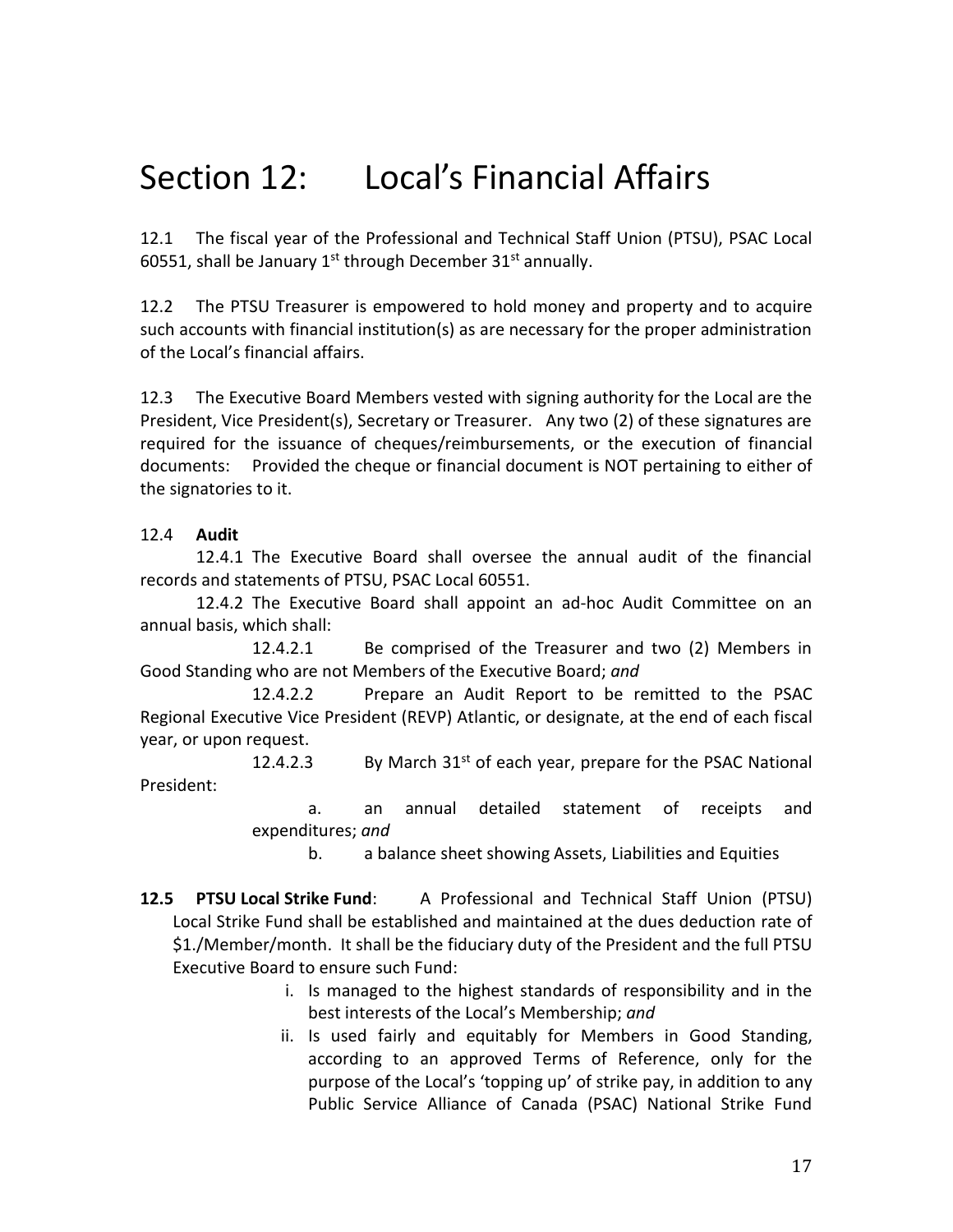payments to Members in Good Standing who carry out the stipulated strike duties/responsibilities as set out by the PSAC.

The PTSU Executive Board will also ensure that Terms of Reference shall be developed prior-to or during the early days of each round of bargaining. Such Terms of Reference shall be:

- 1. Approved by a majority of the Members present at an Annual General Meeting (or Special Meeting, if necessary), where at least thirty (30) days Notice of Meeting has been given; *and*
- 2. Based on the amount of funds available in the Local Strike Fund at the point in time the Notice of Meeting referenced in 12.5 (iii) (1) is given.
- **12.6 Expenditure of Discretionary Funds** [Outside Annual Budget Approvals]: No Officer(s)/Executive Board Member(s) of the Professional and Technical Staff Union (PTSU), PSAC Local 60551, may enter into any financial contractual understanding(s), agreement(s) or obligation(s), or incur any expenses on behalf of the Local, in excess of a maximum of \$150, without the prior approval of the Members in Good Standing – by a two-thirds majority vote of those in attendance at an Annual General Meeting (or a Special Meeting, if necessary) where at least fifteen (15) days Notice of Meeting has been given.

### Distribution of Bylaws

Members will have access to these bylaws via the Local 60551 website at [www.ptsu60551.ca](http://www.ptsu60551.ca/) .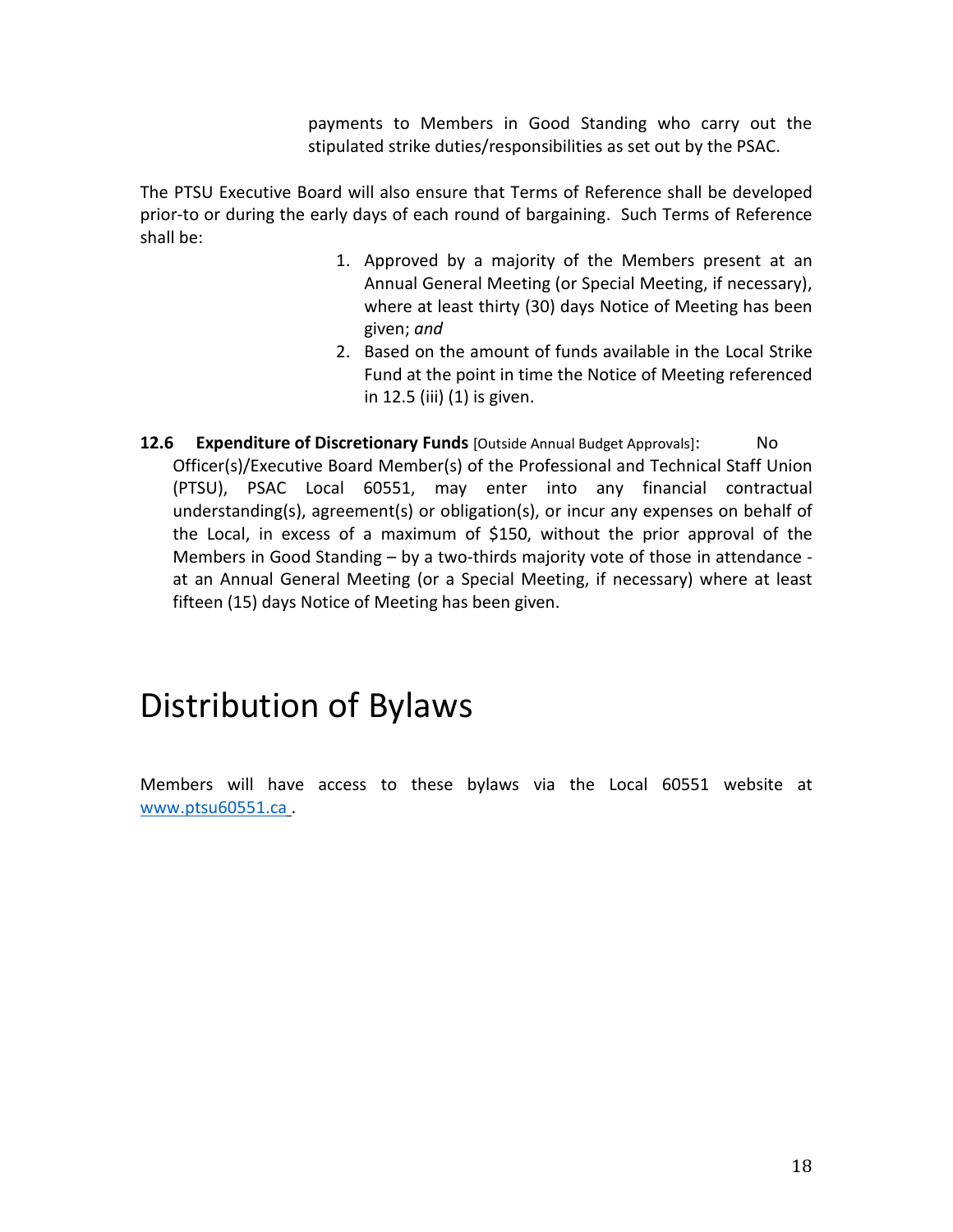# <span id="page-18-0"></span>Appendix A: PSAC Membership Rights

Every member in good standing as defined in Section 4, Sub-Section (2) of the PSAC Constitution is entitled:

- (a) to be represented by the union;
- (b) to be free from any act or omission on the part of the union, or other members, that would discriminate against the member on the basis of age, sex, colour, national or ethnic origin, race, religion, marital status, family status, criminal record, physical or mental disability, sexual orientation, gender identity, language, political belief, social and economic class or employer;
- (c) to be free from harassment by another member, both within the union and in the workplace, on the basis of any of the grounds mentioned in paragraph (b); and
- (d) subject to any qualifications stipulated elsewhere in the PSAC Constitution, or in Local or Area Council By-Laws, to vote and/or to be nominated for and hold office in the Union.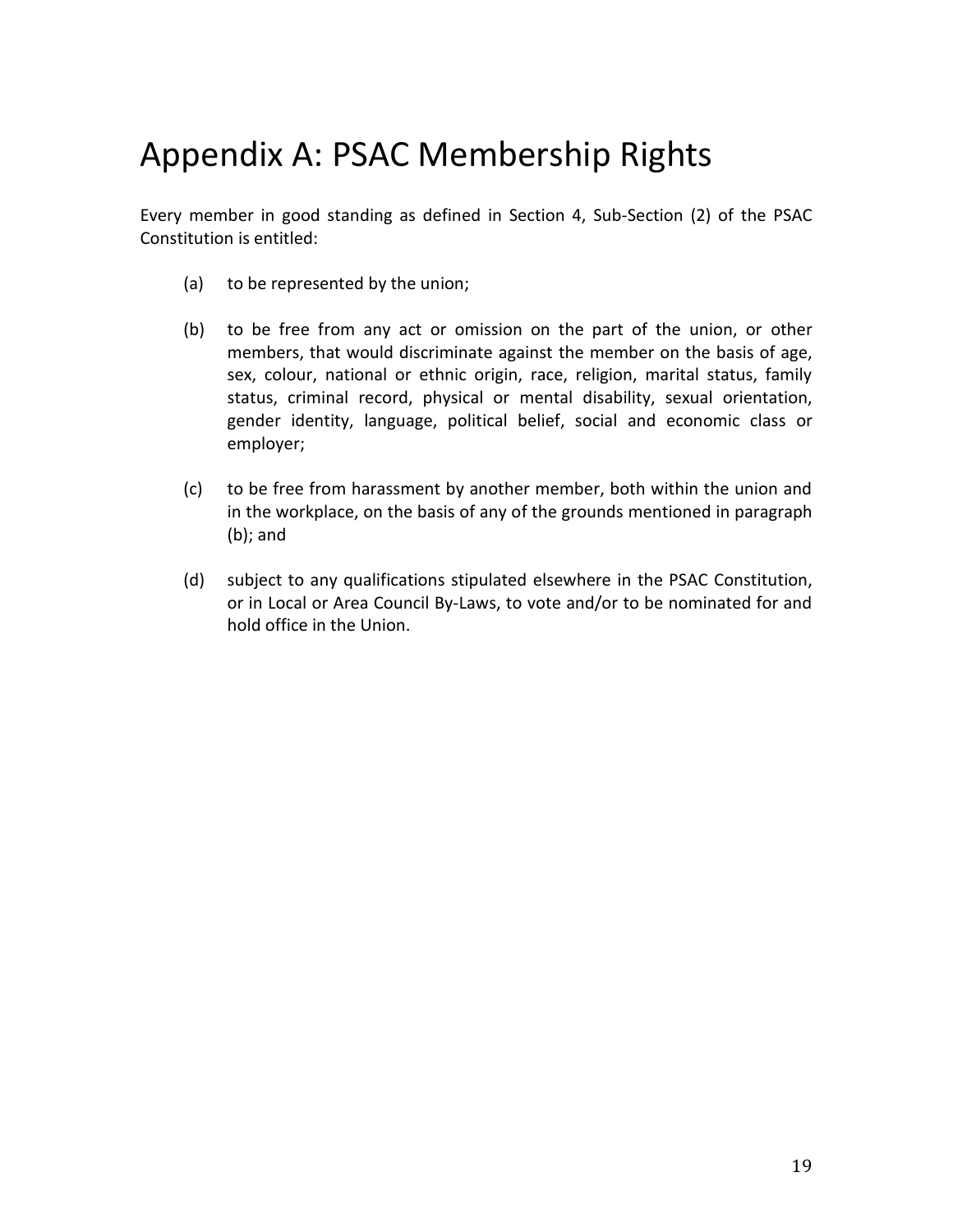# <span id="page-19-0"></span>Appendix B: Code of Conduct

Local 60551 is committed to ensuring that all of its meetings and activities are safe environments where members are encouraged to speak. Existing members are encouraged to welcome, mentor and support new members and equity-seeking members.

Local 60551 strives to promote core values which include the principles of solidarity, equality, democracy, integrity, and respect. We are committed to mobilizing our energy and skills to work together to promote these values and to attain these goals in our union, our communities, and globally.

Local 60551 is committed to creating a union which is inclusive, welcoming, and free from harassment, discrimination and all types of bullying and intimidation. Local 60551 needs to ensure that it provides a safe environment for members, staff and elected officers to carry out our work. Local 60551 expects that mutual respect, understanding and co-operation will be the basis of all our interaction.

This Code of Conduct for Local 60551 sets out standards of behavior for members at meetings, and all other events organized by Local 60551. It is consistent with the expectations outlined in the Equality Statement, PSAC National Constitution and these bylaws. It does not apply to complaints arising in the workplace, as those are dealt with through the grievance procedure and/or the applicable workplace harassment policy.

As members of Local 60551 we commit to one another and to the union to be governed by the principles of the Code of Conduct and agree to:

- Abide by the provisions of the Membership Rights;
- Respect the views of others, even when we disagree;
- Recognize and value individual differences;
- Communicate openly;
- Support and encourage each other;
- Make sure that we do not harass or discriminate against each other;
- Commit to not engaging in offensive comment or conduct;
- Make sure that we do not act in ways that are aggressive, bullying, or intimidating; and
- Take responsibility for not engaging in inappropriate behavior due to abuse of alcohol or other drugs while participating in union activities, including social events.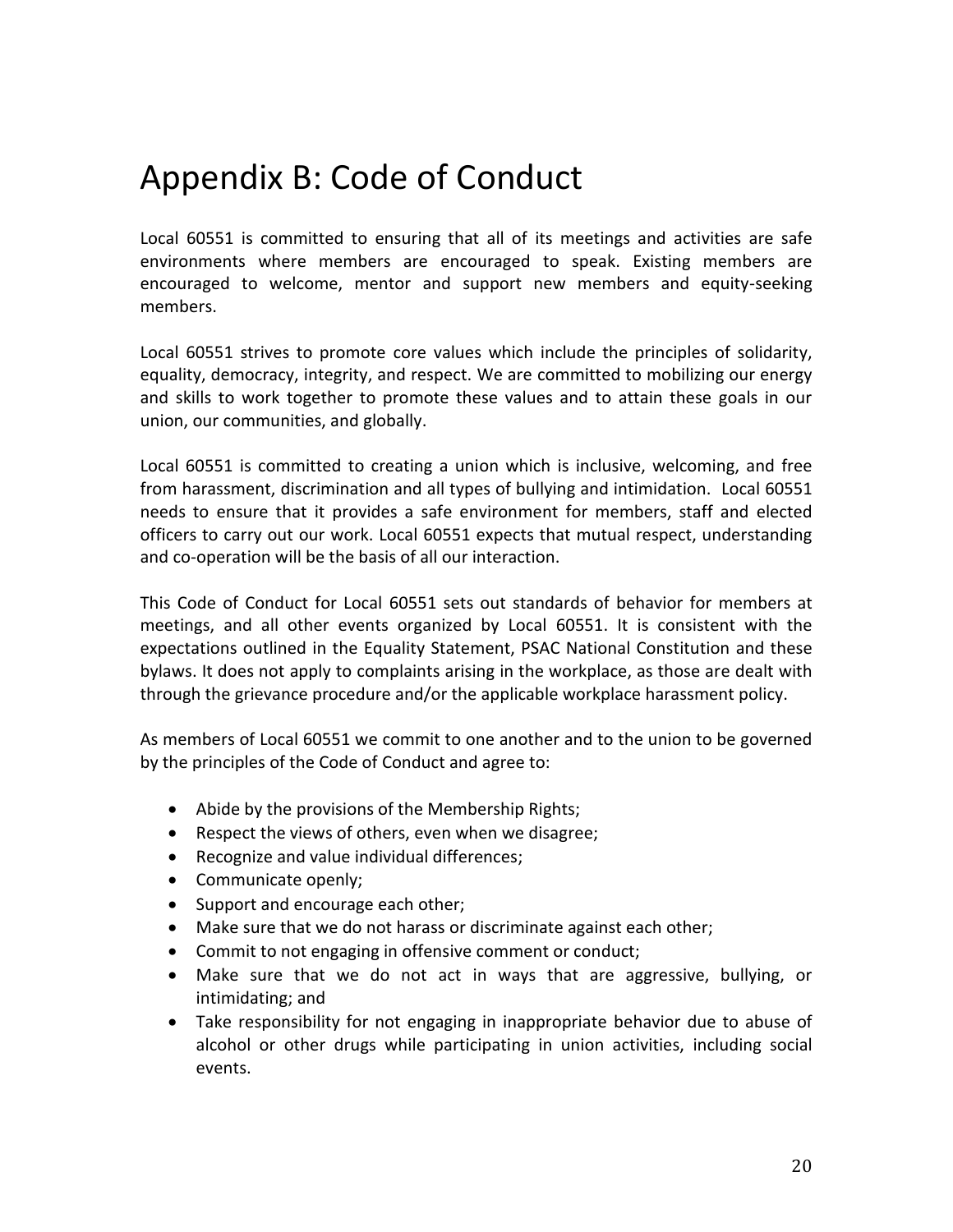Harassment is objectionable behavior which may include actions, language, gestures, and/or written material, and which the harasser knows or ought reasonably to know is abusive and unwelcome. Bullying is a form of harassment which is serious ongoing behavior which targets an individual or group and which threatens that person or persons' mental and/or physical well-being.

A complaint regarding this Code of Conduct will be handled as follows:

- 1. If possible, a member may attempt to deal directly with the person alleged to have engaged in behavior contrary to the Code, by asking the person to stop such behavior. If that is not possible, or if it does not resolve the problem, a member may bring forward a complaint.
- 2. Once a complaint is received, a designated Officer of the Local Union will work to seek a resolution.
- 3. If this fails to resolve the matter, the designated Officer of the Local Union shall report the matter to the person in charge, who shall determine whether there is need to remove the member. The person in charge has the authority to expel members from the event for serious or persistent offenses.

This Code of Conduct is designed to create a safe, respectful and supportive environment within PSAC. It is meant to enhance the rights and obligations outlined in the Bylaws of Local 60551 the PSAC National Constitution, the Membership Rights, and applicable human rights legislation, not replace them.

This Code of Conduct does not replace a member's right to access the disciplinary provisions of the PSAC Constitution. The process for the disposition and investigation of complaints shall be per Section 25 and Regulation 19 of the PSAC Constitution.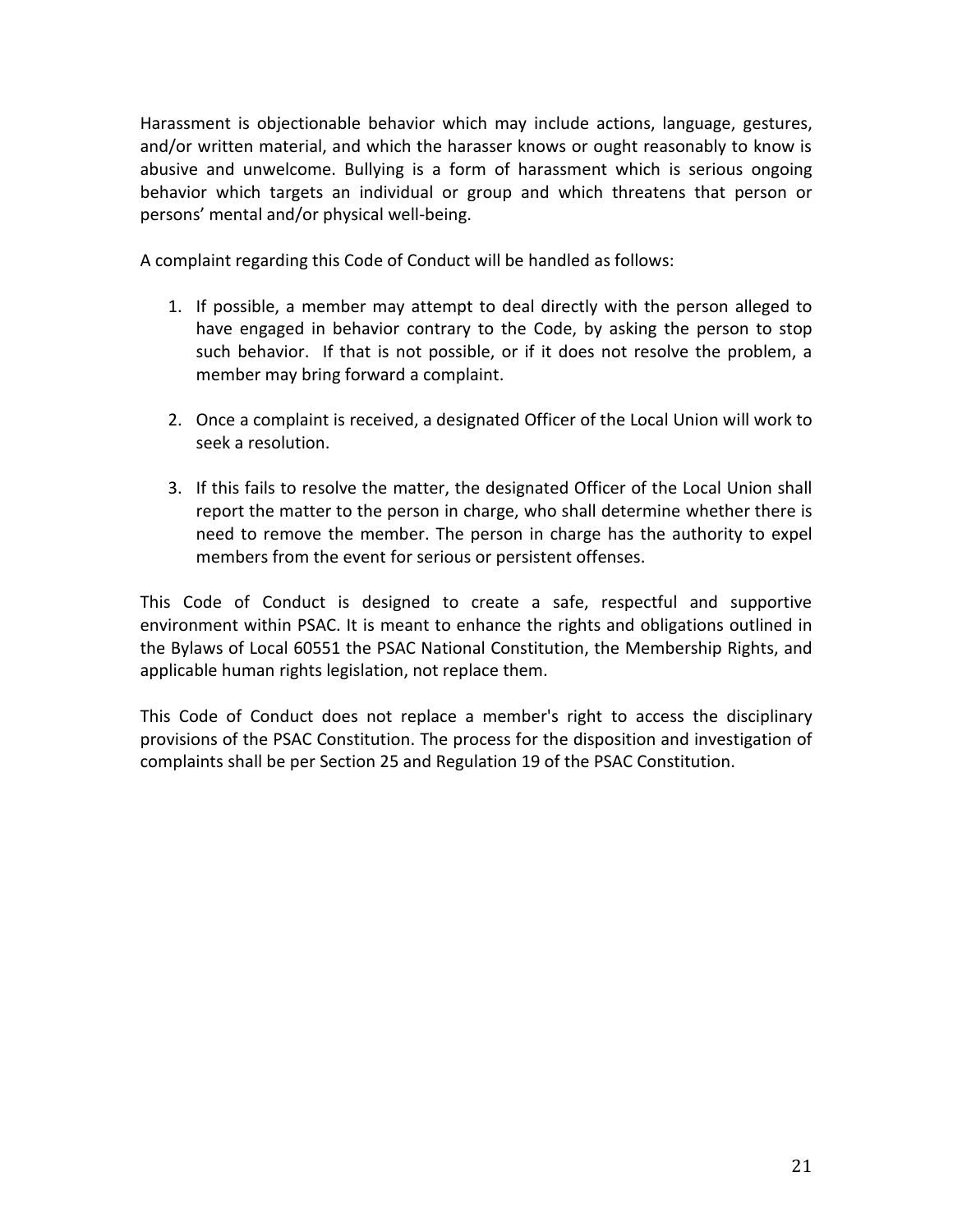### <span id="page-21-0"></span>Appendix C: Rules of Order

- 1. The President will be the Chairperson at all membership meetings. In the absence of the President, the Vice-President will be the Chairperson at the membership meeting. In the absence of the President and Vice-President, the Secretary will be the Chairperson at the membership meeting. In the absence of the President, Vice-President and Secretary, members at the membership meeting will select a Chairperson by majority vote. Quorum rules must be met.
- 2. Members are not allowed to speak about an issue for more than five minutes. Members can only speak to an issue once unless there is agreement by the members at a meeting, or where all those wishing to speak have had the opportunity to speak.
- 3. The Chairperson of a committee who is making a report or the mover of a motion may speak for up to fifteen minutes. With the agreement of the members present, the fifteen minutes may be expanded.
- 4. The Chairperson will state every motion presented at a membership meeting before allowing debate on the motion. Before putting a motion to a vote, the Chairperson will ask: "Is the Local ready for the motion?" If no member rises to speak, the motion will be voted upon.
- 5. A motion must be moved and seconded. The mover and seconder must rise and be recognized by the Chairperson.
- 6. A motion to amend a motion, or a motion to amend an amendment are allowed, however a motion to amend an amendment to an amendment is not allowed.
- 7. An amendment to a motion or an amendment to an amendment to a motion that is a direct negative to the main motion is never permitted.
- 8. On motion, the regular order of business at a membership meeting may be suspended where two-thirds of those present vote to do so. The regular order of business should only be suspended to deal with urgent business.
- 9. Motions other than those named in Rule 19, or motions to accept or adopt the report of a committee, will, if requested by the Chairperson, be put in writing prior to beginning debate and vote.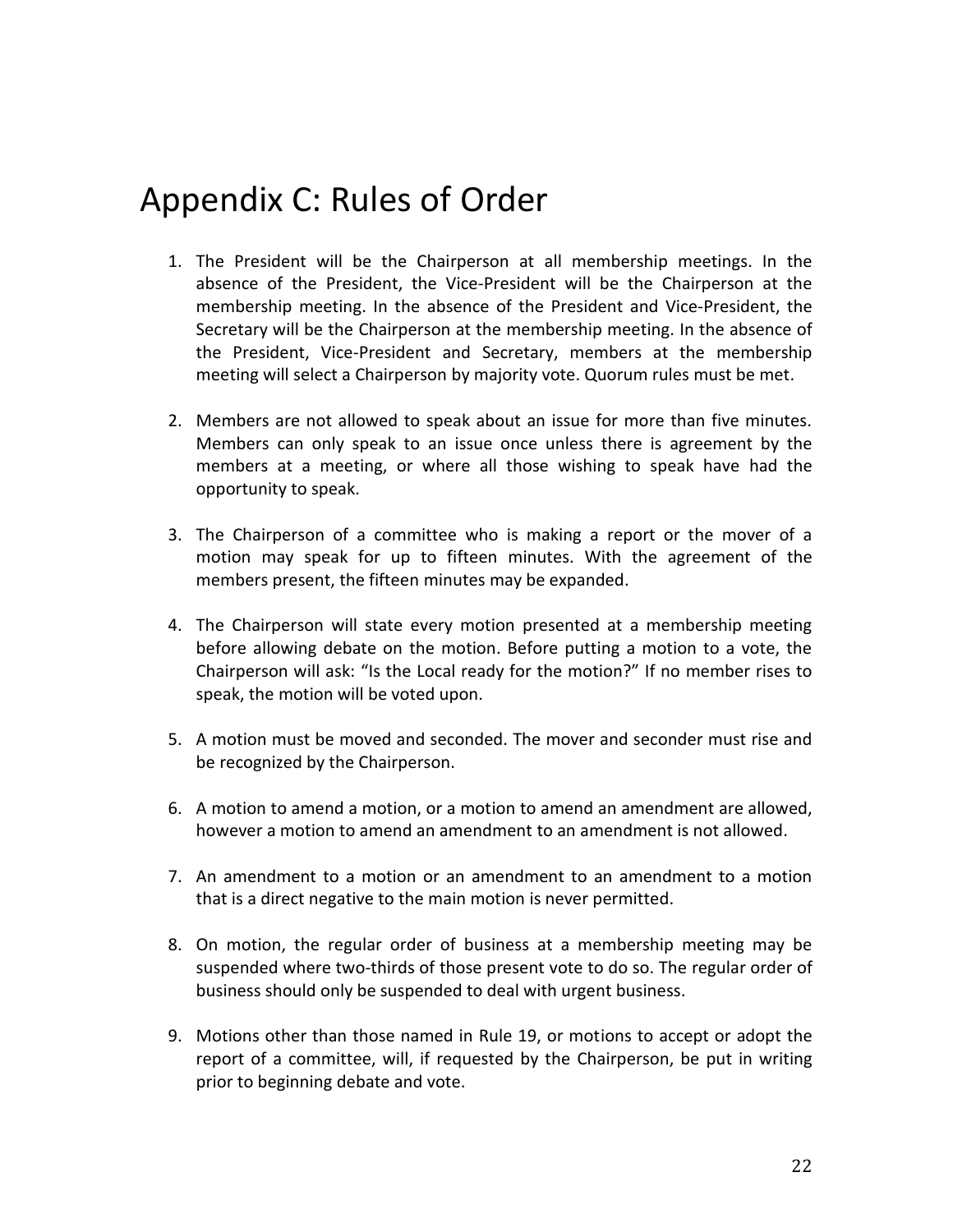- 10. At the request of a member, and upon a majority vote, a motion, which contains more than one action or issue, can be divided.
- 11. The mover of a motion can withdraw the motion upon the consent of the seconder prior to the end of debate. Once debate has ended on a motion, the motion can only be withdrawn upon unanimous vote of the members present.
- 12. A member who wishes to speak on a motion, or a member who wishes to move a motion, shall rise and respectfully address the Chairperson. The member shall not proceed until the member is recognized by the Chairperson except where the member rises to a point of order or on a question of privilege.
- 13. The Chairperson will keep a speakers list and in all cases will determine the order of speakers including those circumstances where two or more members rise to speak at the same time.
- 14. A member, while speaking, will speak only to the issue under debate. Members shall not personally attack other members. Members will refrain from using language that is offensive or in poor taste. Members will generally not speak in a manner that reflects poorly on the Local Union or other members.
- 15. A member that is called to order will stop speaking until the point of order is determined. If it is decided that the member is in order, then the member may continue speaking.
- 16. Religious discussion of any kind is not permitted.
- 17. The Chairperson will not take part in any debate. Where the Chairperson wishes to speak on a resolution or motion, or where the Chairperson wishes to move a motion, the Chairperson must rise from the chair and hand the chair over as outlined in Rule #1.
- 18. The Chairperson shall not normally vote, but in the case of a tie, shall cast the deciding vote.
- 19. When a motion is before the members, no other motion is in order except a motion to 1) adjourn; 2) put the previous question; 3) lay on the table; 4) postpone for a definite time; 5) refer; or 6) divide or amend. These six motions shall have precedence in the order indicated. Motions 1 through 3 shall be decided without debate.
- 20. The Chairperson will ask "Will the main question be now put?" where a motion for the previous question is moved and seconded. If approved, the Chairperson will then take votes on the motion and amendments to the motion (if any) in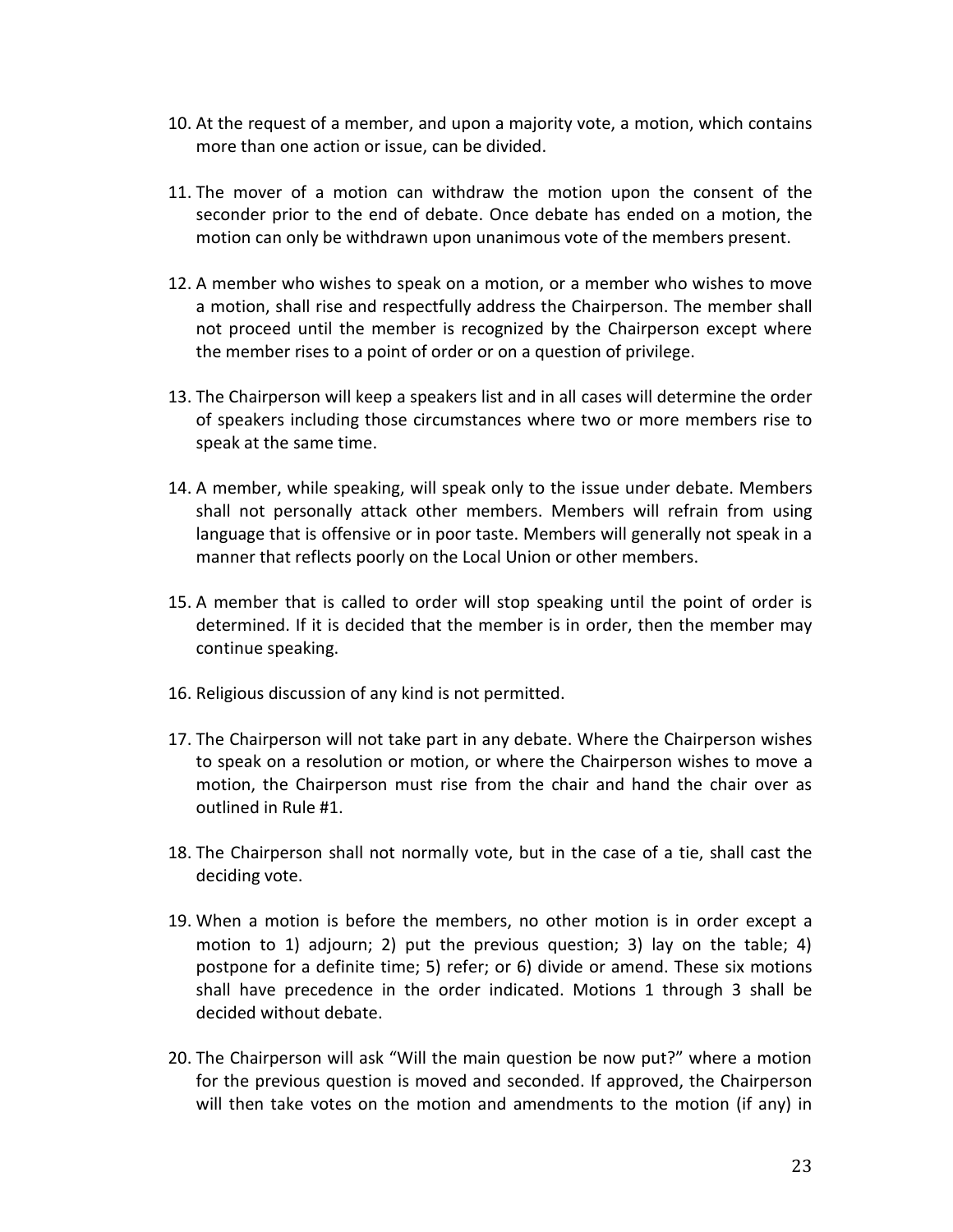order of priority. If an amendment or an amendment to an amendment is approved, then members will be asked to vote on the motion as amended.

- 21. A motion to adjourn is in order except when a member is speaking or when members are voting.
- 22. A motion to adjourn, if lost, is not in order if there is further business before the Local Union, until fifteen minutes have elapsed.
- 23. After the Chairperson declares the vote results on a question, and before the Local Union proceeds to another order of business, any member can ask for a division. A standing vote on the division will be taken and the Secretary will count the standing vote.
- 24. If a member wishes to appeal a decision of the Chairperson, the member must appeal at the time the decision is made. If the appeal is seconded, the member will be asked to state briefly the basis for the appeal. The Chairperson will then state briefly the reasons for the decision. Following immediately and without debate, the Chairperson will ask, "Will the decision of the chair be upheld?" A majority vote shall decide. In the event of a tie vote, the decision of the chair is upheld.
- 25. At a membership meeting where a question has been decided any two members who voted with the majority can give notice of a motion to reconsider a decision of the membership at the next membership meeting. The motion to reconsider requires the support of a two-thirds majority of members who vote. If two-thirds majority of members support reconsideration, the question will be placed in front of the membership for debate and a subsequent vote.